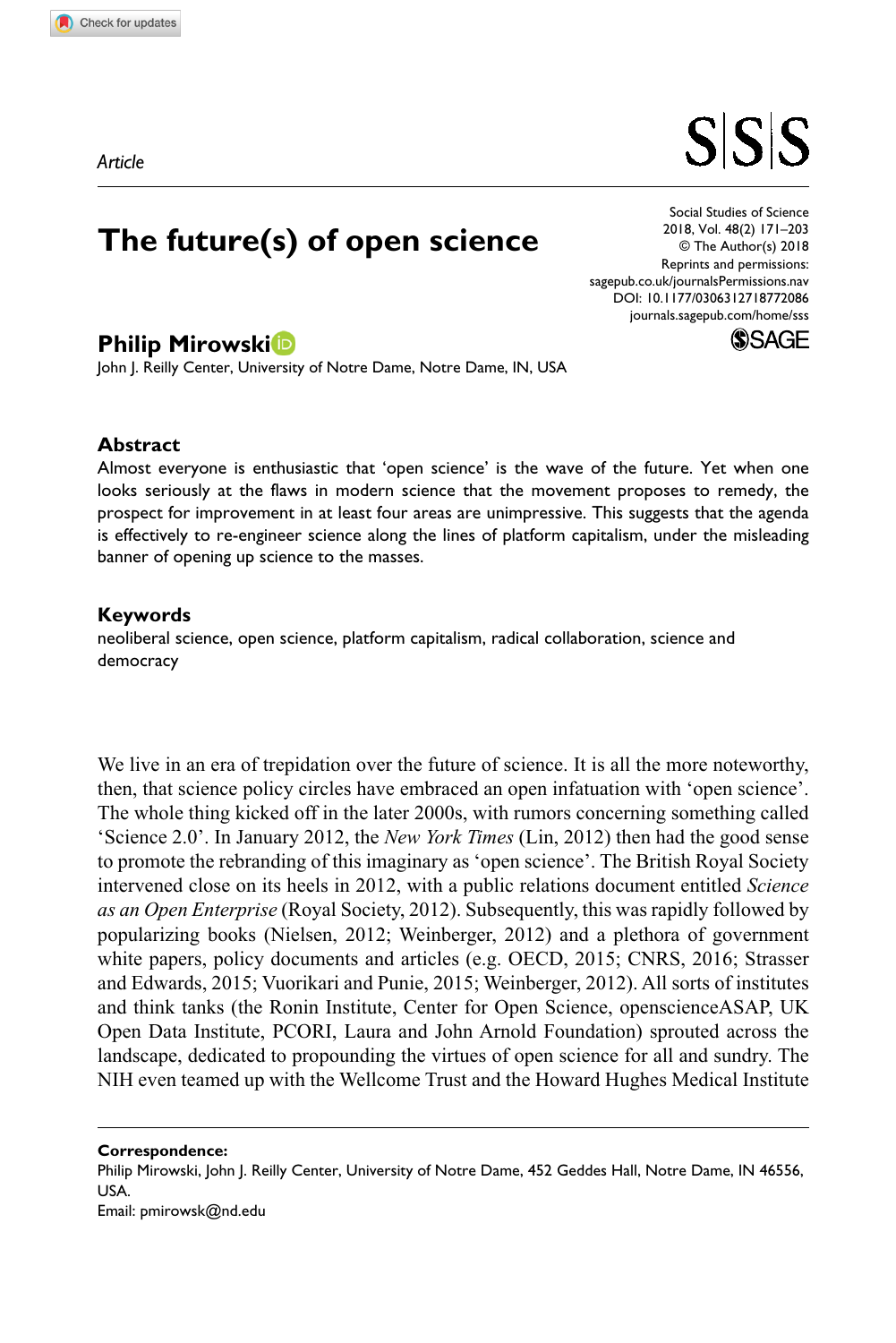to offer a much ballyhooed 'Open Science Prize' consisting of six awards to various teams of the not-very-princely sum of \$80K with which to launch (?) their prototypes.1 The concept was trundled out to the public in the format of a 2017 PBS television Series 'The Crowd and the Cloud', funded by the NSF.2 Congressional mandates stipulating 'openness' were hidden in the US 'Crowdsourcing and Citizen Science Act', itself folded into the 2016 'American Competitiveness and Innovation Act'.3

Back in Europe in 2013, the G8 Science Ministers formally endorsed a policy of encouraging open science.4 In May 2016 the EU Competitiveness Council issued a mission statement that all scientific articles should be 'freely accessible' by 2020 (Enserink, 2016).5 'The time for talking about Open Access is now past. With these agreements, we are going to achieve it in practice', the Dutch state secretary for education, culture, and science, Sander Dekker, added in a statement. Lord knows, the last thing an EU bureaucrat has patience with is talking about something not at all well understood. This, in turn, led to a programmatic 'Vision for Europe' in 2016 of 'Open Innovation, Open Science'.<sup>6</sup>

The taken-for-granted premise that modern science is in crying need of top-to-bottom restructuring and reform turns out to be one of the more telling aspects of this unseemly scrum, a melee to be in the vanguard of prying science 'open'. But the language is deceptive: In what sense was science actually ever 'closed', and who precisely is so intent upon cracking it open now? Where did all the funding come from to turn this vague and ill-specified opinion into a movement?

To even pose these questions in a sober and deliberate manner, while making direct reference to the actual history of science, constitutes a challenge to the prophets of openness, because it conflicts with their widespread tendency to treat the last three or more centuries of science as operating in essentially the same monolithic modality. The socalled 'scientific method', once it appeared, persisted relatively unchanged, or so goes the undergraduate version of Western Civ. To evade the admission that scientific research and dissemination might actually have been structured differently across diverse epochs and geographical eras, the prophets of openness instead rapidly pivot to a completely unsupported theory of technological determinism to motivate their quest. Change is inevitable, they preach, due to some obscure imperatives concerning the computer and the internet and social media. Once scientists acquiesce to the implacable imperatives of the information revolution, it is said, they will discover that science itself should necessarily become more 'open', and the whole society will naturally benefit.

The layers of confusion surrounding open science rival a millefeuille, and can be just as sticky. The quickest way to cut through the confection is to acknowledge that science has been constituted by a sequence of historical regimes of epistemic and logistical organization, long before the current craze for 'openness'; this proposition could be perhaps patterned after the arguments made in what has been called the literature on 'historical epistemology' (e.g. Daston, 1994; Hacking, 1992). Much of this literature tends to make its case in the format of what used to be called 'stage theories': descriptions of historical sequences of relatively internally coherent modes, hegemonies or regimes, structured according to certain key self-images and practices, and punctuated by periods of instability and transition. Indeed, I shall argue that the open science movement is an artifact of the current neoliberal regime of science, one that reconfigures both the institutions and the nature of knowledge so as to better conform to market imperatives.7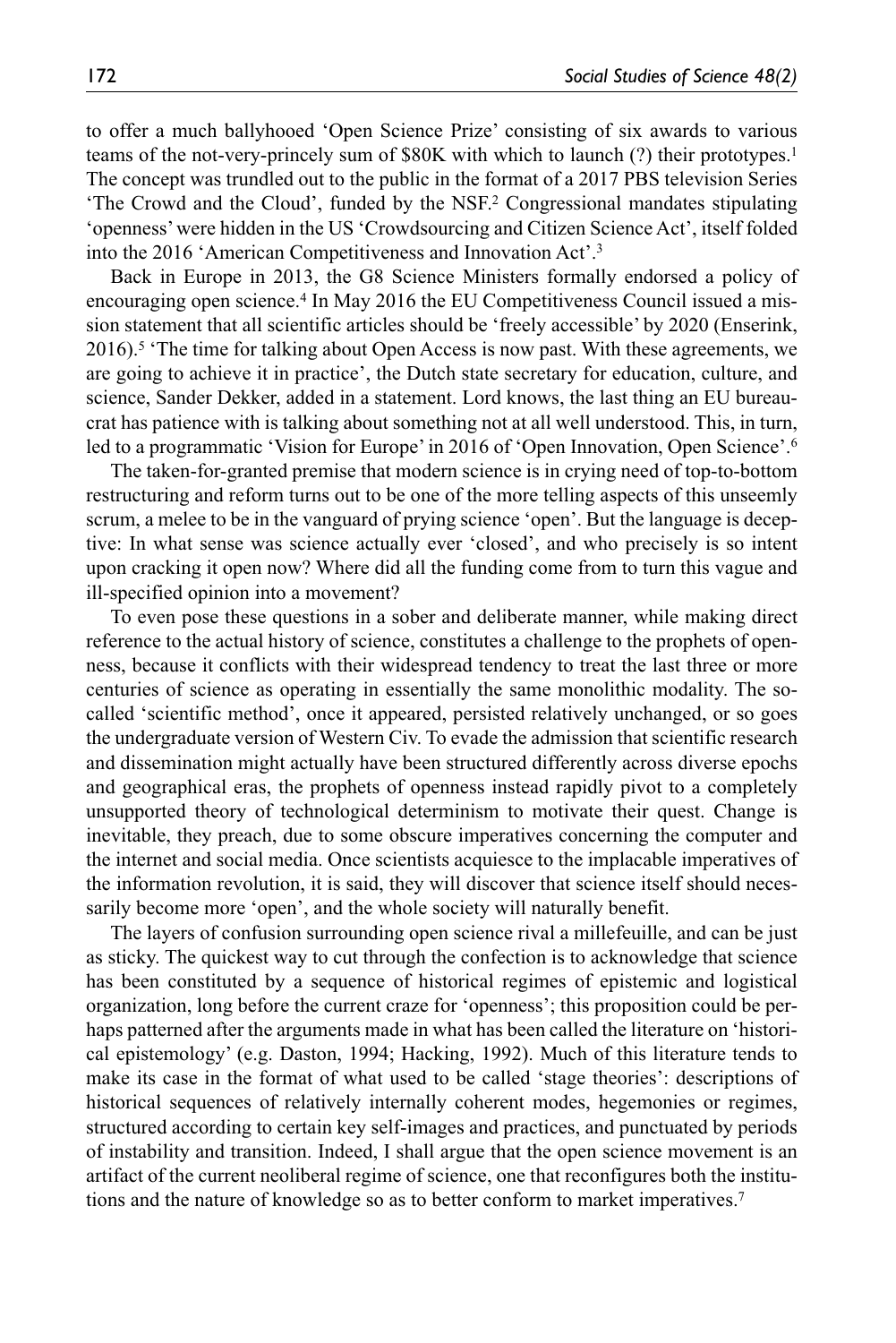But before that, it is necessary to take note of the slippery connotations and motives behind the open science movement. For some, it denotes mere *open access* to existing scientific publications; for others, it portends a *different format for future scientific publication*; for yet others, it signifies *the open provision of scientific data*; for others, it is primarily about something like *open peer review*; and for still others, the clamor for openness purports to welcome the participation of non-scientists into the research process, under the rubric of *citizen science*. Of course, these are individually wildly disparate phenomena; but it is noteworthy that many of the proponents and cheerleaders glide rather effortlessly between these diverse conceptions, and that in itself provides a clue to the deep structure of the emergent world of open science. Each 'reform' might accidentally have been deemed the imperative of the 'same' technological development or, conversely, they might each exemplify a more profound shift in epistemology. Thus, rather than track each of the above sub-components individually, I will approach the problem of understanding open science from the broader perspective of asking: What sort of thing is it that open science proposes to fix about older science?

Mody (2011) writes that if an 'epochal break has any features worth studying, they should be visible, in some way, down at the microlevel of practice' (p. 64). I agree with this precept. The way to make the case for a structural break in the nature of modern science is to link some broad abstract cultural ideas about knowledge to pronounced transformations of scientific practice at the microlevel. The primary manifestations of the new regime are the marriage of an *ethos* of what has been called 'radically collaborative science' with the emergent structures of 'platform capitalism', all blessed under the neoliberal catechism of the market as super information processor.8 The ultimate objective of this paper is to describe how this marriage works; but it turns out to be more informative to begin by surveying the infirmities of recent science that the open science advocates claim they can fix.

## **The indictment of the old regime**

The best way to begin to limn the profound rupture of ideas concerning science is to survey the complaints that open science revolutionaries make about the old regime. The dyad of open/closed does not in and of itself adequately capture whatever it was about the old regime that earns the obloquy of modern reformers: After all, science during the Cold War was considered one of the most noble and successful vocations of mankind. Nevertheless, there is a strange mélange of complaints concerning contemporary science. Some of the complaints turn out to be quite long-standing, concerning long-acknowledged flaws in the research process persisting over more than a century. Some of the complaints concern aspects of science that were never thought to be amenable to reform from within, at least prior to the recent fascination with openness. Some of the problems derive from recent instances of wayward practices in contemporary science. And some of the problems seem almost repressed from current discourse. The fact that open science is proposed equally as a panacea for each and every one of these problems is what prompts the suspicion of snake oil; that will bring us around to the prospect posed by the title of this paper. I will entreat the reader to entertain the possibility that actual open science initiatives as they currently exist on the ground may not adequately address any of these problems.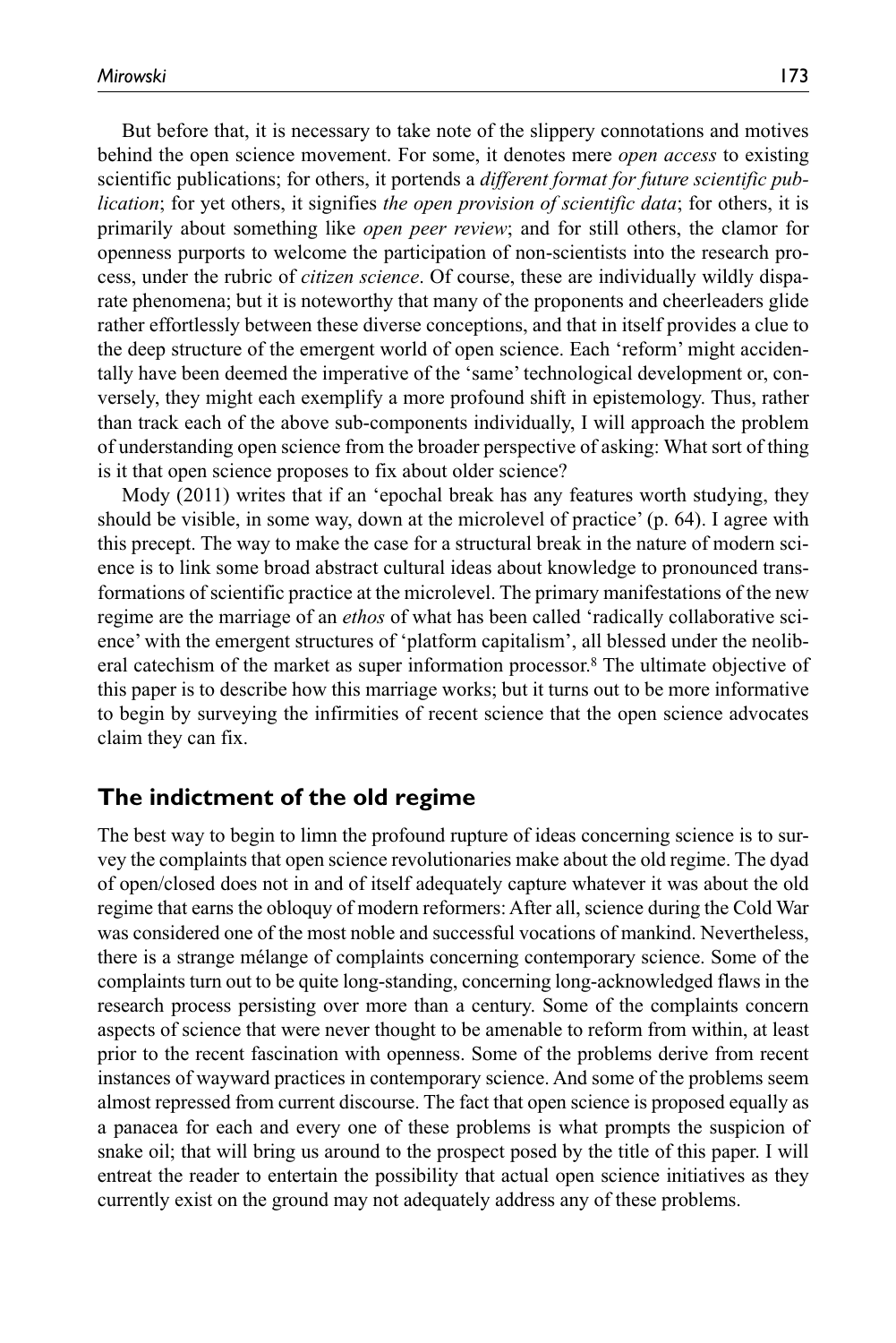In this section, I make a list of all the ills of recent science invoked by the open science panacea, to gather together in one place the various defects and aberrations cited by the proponents of open science. It would take separate articles to do justice to each, but that is not my aim here. Rather, my primary aim is to better understand the nature of the imagined remedy. I begin with the most macroscopic indictments, and then work my way down the scale to the most local and individual manifestations of defective science.

#### *Distrust of science is rampant in the general population*

The profound discomfort with the level of resistance to and distrust of scientists in the larger culture (perhaps strongest in, but not confined to, America) has been percolating for quite some time, having been brought to the surface by various outbreaks of 'denialism', be it in the area of tobacco science, global warming, vaccination resistance, GMO labelling, drug efficacy, human cloning, and a host of other disputes. For a while, it was presumed by scientists that all the public needed was a good PR campaign to set it to rights, which presumptions led to the 'Public Understanding of Science' movement. However, three or more decades on, faith has flagged that a mere bout of good press, augmented by product placement in pop entertainment, would turn the tide towards respect for science. Some of the dismay derives from serious survey work, which reveals that the skepticism towards science has hardened into hostility amongst certain populations.

For instance, recent data from the US seem to show clear partisan divergences in opinions about climate change, with 68 percent of Democrats compared to 20 percent of Republicans agreeing that it is a very serious problem (Stokes et al., 2015). Partisan divides over support for funding alternative energy research have been increasing since 2008. Examples of stubborn contempt with respect to scientists are as fresh as today's netsurf, and as easy to encounter on the news: In August 2016, Sen. Ron Johnson (R-WI) publicly compared those mounting efforts to address climate change to Joseph Stalin and Hugo Chavez, while claiming that it has been 'proven scientifically' that the climate is not in fact warming. Similar trends can be observed in medical science. In a recent survey of more than 1,500 parents, one quarter held the belief that vaccines can cause autism in healthy children, and more than one in 10 had refused at least one recommended vaccine (Daley and Glanz, 2011). A Pew survey reports that about two-thirds (67%) of adults say scientists do not clearly understand the health effects of GM crops; only 28% say scientists have a clear understanding of the consequences (Funk and Rainie, 2015).

Whatever one thinks of the quality of these surveys and snippets from the news, germane in the present context is that a number of enthusiasts for open science have suggested that the remedy for this breakdown of comity is to enroll the public in the project of an open science:

The opportunities for transparency, authenticity and timeliness of the record created by open science could both reveal the scientific process in real time and allow claims to be viewed within the context of their underlying data. Open science thus has the potential to contribute to the substantiation of the relationships which are central both to people's trust in science and to science's trust in people. (Grand et al., 2012)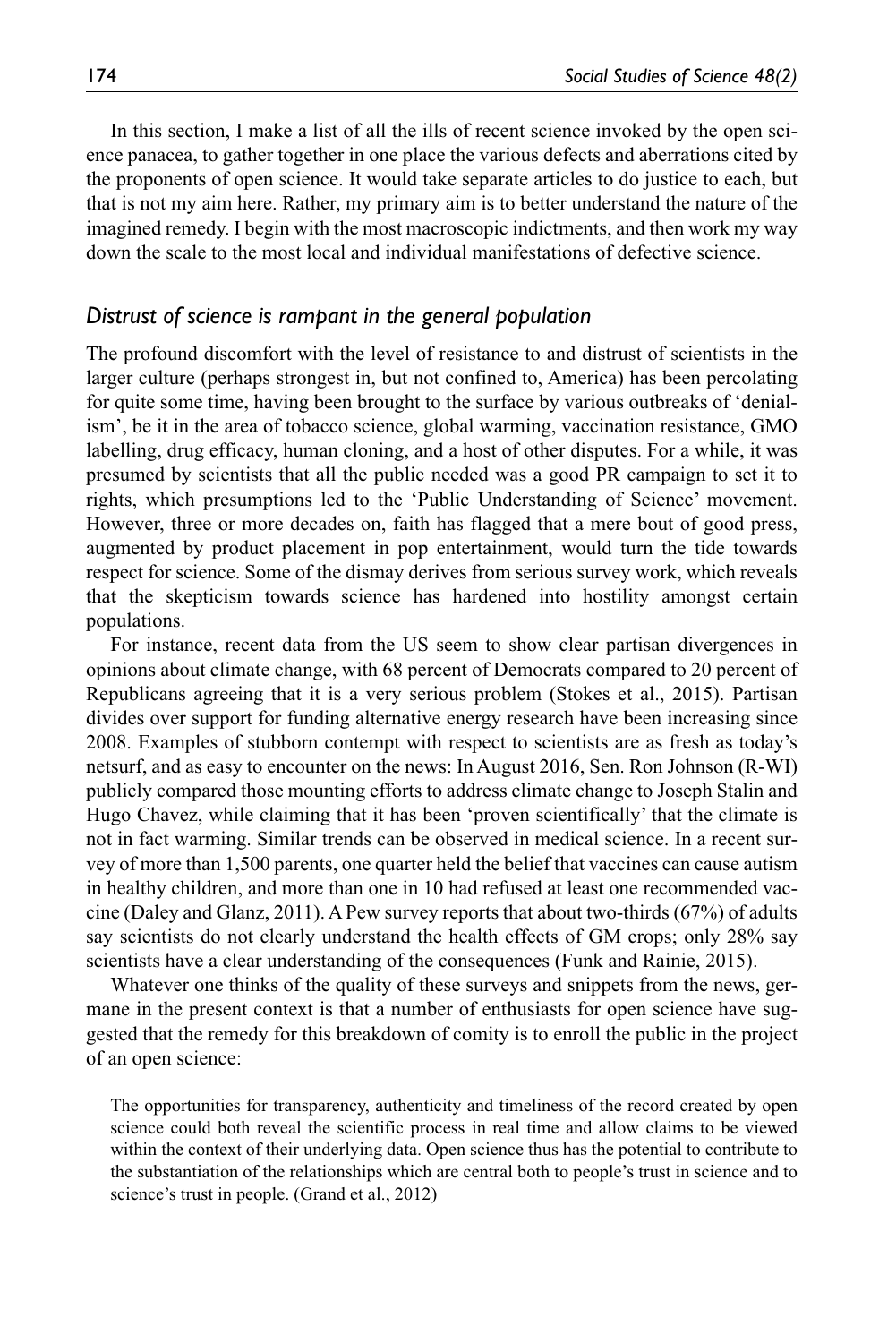While vague when it comes to specifications of how trust will be fostered in open science, even more cautions authors see nothing but upside for the new modality of research, claiming, for example that '[t]his drive for greater openness, albeit limited to certain aspects of the scientific enterprise, is an important contemporary dynamic of science, ripe with opportunity for scholars and advocates of public engagement' (Stilgoe et al., 2014: 10). Or, as another scientist put it: 'Blogging is also a way to demythologize science. Unlike laws and sausages, the public should see science during its manufacture' (J.S. Wilkins, quoted in Ritson, 2016: 3).

The major problem with this prescription is that it does not adequately examine the nature and distribution of the map of modern hostility; if it did so, its proponents might begin to appreciate that proximity to the process of manufacture might rather simply breed further contempt. Are science and sausages really so antithetical? Some of the most important work done on this question regarding the attitudes of the public towards science has been done by Gauchat (2015). His earlier work (Gauchat, 2012) demonstrated that in the US from 1974 to 2010 there was a statistically significant decline in self-identified conservatives' confidence in the scientific community. One of the counterintuitive results was that the more advanced the educational background, the stronger was this trend. Gauchat (2015) uses a different survey data set to break down the generic notion of 'attitude towards science' to two components: opinions whether science should be deemed relevant to public policy, and to what extent should basic science be supported by the state. In support of his earlier work, he discovers that only at the highest levels of education is there a strong divergence between conservatives hostile to these two options, and 'liberals' favoring them. As he writes, 'the culture divisions over science's authority have coalesced with political identities, rather than cross-cutting them' (Gauchat, 2015: 738–739). The other strong correlation he finds is between religious fundamentalism and hostility towards the use of science in public policy debates.

This work has direct and dire consequences for the widespread belief that greater 'openness' of the scientific process will inevitably lead to a more favorable general stance toward scientific authority by the public. On the contrary, higher levels of education, and thus familiarity, seems to harden outsiders in their prior political stances: Proximity breeds more entrenched skepticism. The religiously inclined still tend to believe that science is already basically irrelevant to big public controversies, and thus reject its claims to authority; whereas the educated neoliberals suspect that scientists need to feel the strong discipline of the marketplace before they should be trusted to produce reliable knowledge. This may produce the unintended consequence of a widespread regime of open science further exacerbating the existing disaffection of the public towards science, at least amongst those attracted to religious fundamentalism and neoliberal politics.

## *Science suffers a democracy deficit*

This particular complaint about science has a long and hallowed lineage which dates back a century to the American pragmatist movement, and in particular, to the philosopher John Dewey. However, the tone and tenor of this complaint exhibits very little continuity over the decades, such that one has to tread gingerly to come to appreciate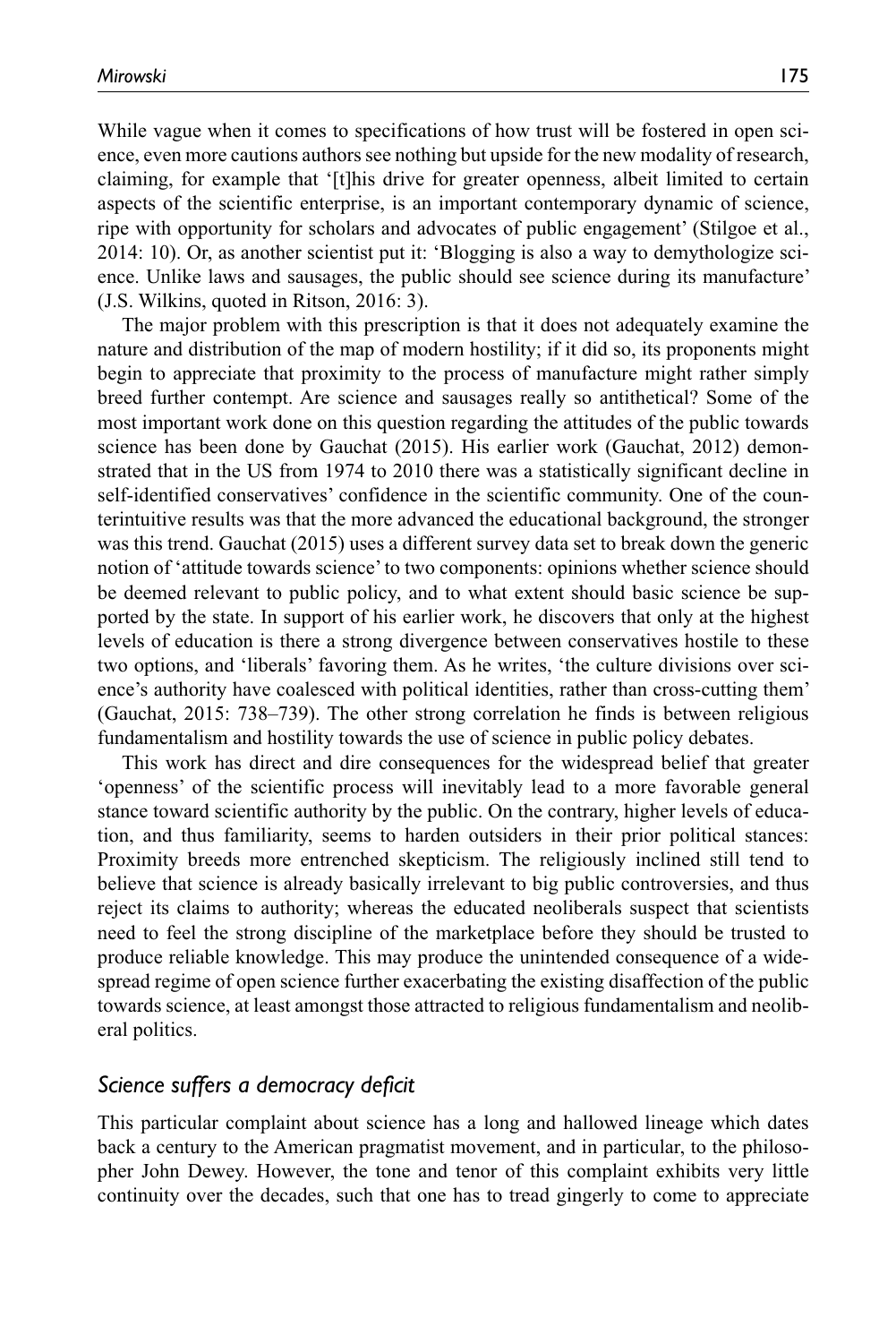what it might signify today, in the context of open science. If 'democracy' has become an empty token in the interim, then perhaps crusades to revivify it need to be taken with a grain of salt.

Dewey was an early advocate of the notion that, if science was to be supported and accepted by the public, it would need to be stripped of its claim to monopoly on the development and use of valid knowledge, because, for most people, '[s]cience is a mystery in the hands of initiates who have become adepts in virtue of following ritualistic ceremonies from which the profane are excluded' (Dewey, 1927: 164; see also Mirowski, 2004b; Dewey, 1984). Thus science needed to be more like democracy. However, Dewey did not take the public simply as it came, but sought to improve upon its communal intelligence by rendering a new model of democracy that would putatively look more like science. Altogether, Dewey's prescription included idiosyncratic and sketchy definitions of 'science' and 'democracy' and even sympathetic readers have had great difficulty in finding anything specific concerning the nature of participatory democracy in Dewey (e.g. Westbrook, 1991: 317).

This rhetorical move of positing democracy as an ideal exemplar for science, and turning around to reverse the valence in near-tautological spin, became an overwhelmingly popular trope over the course of the  $20<sup>th</sup>$  century, but with the qualification that the referents for both terms shifted dramatically during the Cold War, and then once again after roughly 1980. In effective repudiation of Dewey, after WWII the elevation of a separate, autarkic and supposedly smoothly self-governing scientific community was held to be the unattainable ideal of what a larger *demos* might aspire to be; crucially, the unwashed should not be encouraged to think they should or would have any rights of participation in or governance of science. Democracy, in tandem, became demoted to the colorless notion of majority rule by ceremonial ballot; the competence of the electorate became perverted into a notion of 'rational choice' imported from neoclassical economics. The science/industry partnership so spurned by Dewey had become a science/military cartel instead; and the pragmatic logic of inquiry Dewey saw became a foreign 'language of science' consisting of formal logic and axiomatization at the hands of the logical empiricists. The 'freedom' of scientists had been won at the cost of the 'freedom' of the public to have any say in science.

The situation since 1980 has undergone another great transformation, from a largely military and state-sponsored science, to a science primarily subordinate to market considerations, organized by corporate patrons and academic contractors. While Dewey would certainly be spinning in what remained of his grave, the images of science and democracy have become essentially unrecognizable relative to those of the early 20th century. As many have observed, the previous sharp distinction between pure and applied science has dissolved, as knowledge has come to be portrayed as both generated within and validated by a marketplace of ideas. Consequently, science has been recast as a primarily commercial endeavor distributed widely across many different corporate entities and organizations, and not confined to disciplinary or academic boundaries. Furthermore, democracy itself has also been demoted to a marketplace of interests and dollar votes, with 'citizenship' leached of any inherent rights or duties (e.g. Brown, 2015). In such a regime, the modern push to 'democratize' science has assumed the entirely different connotation of extending the marketplace of ideas to encompass the scripted participation of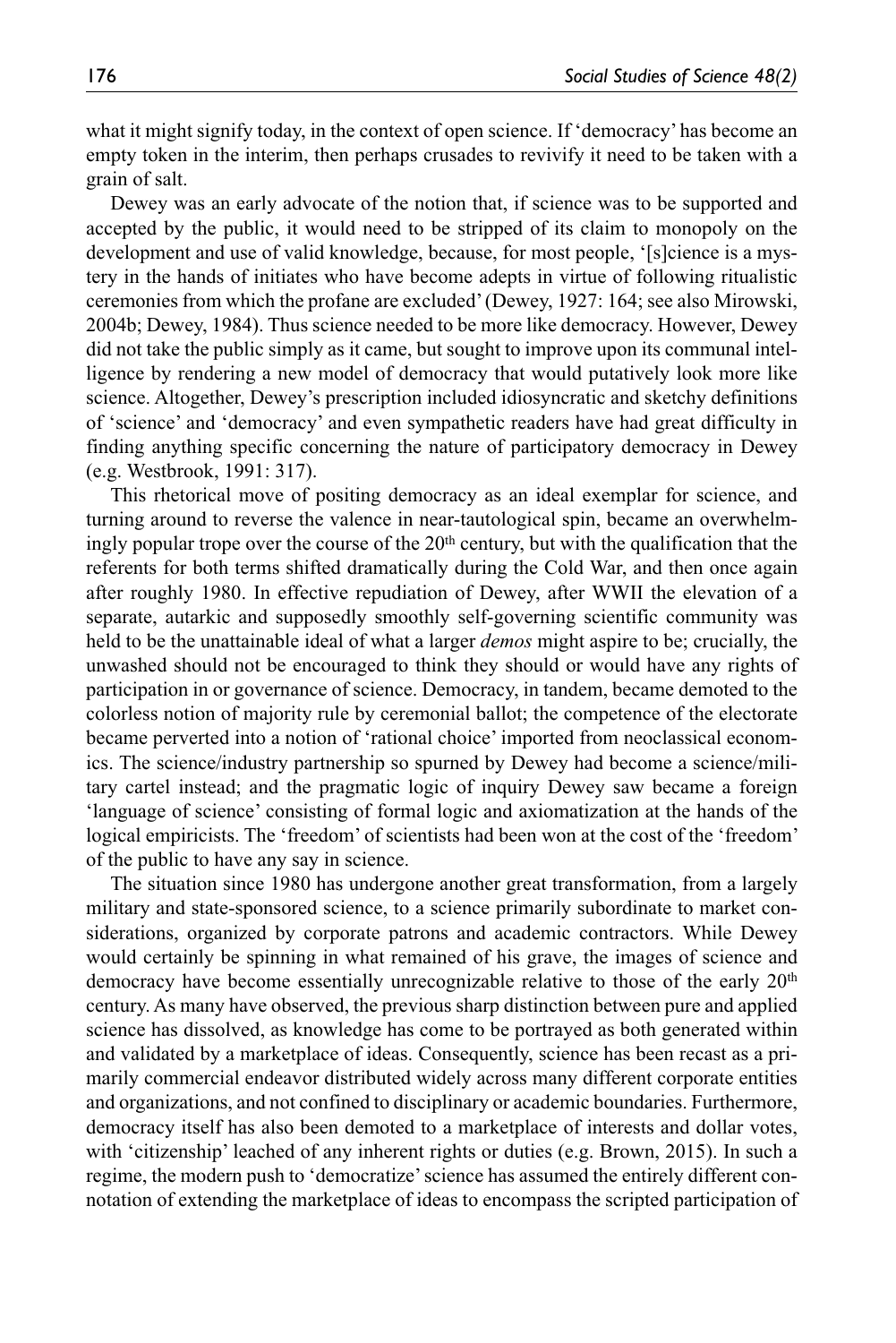the non-credentialed public into various parts of the research process, but not, note well, to have any political input into the agenda or governance of science itself.

Thus we come to the new-found fascination amongst the open science advocates for so-called 'democratization' through so-called 'citizen science'. They assert that 'citizen science advocates are arguing implicitly and explicitly for a radical change to the structures of political power' (Cavalier and Kennedy, 2016: 117). What is especially noteworthy in these instances is the distinctly impoverished notion of democracy inherent in all of their pleas. Many of their assertions boil down to the format that the more outsiders are somehow folded into the scientific process in whatever capacity, the more that the public will come to appreciate and support science, and the better off democracy will flourish. Of course, for some, such as Michael Nielsen (2012), this simply posits that being lured to contribute sporadic unremunerated labor to some massive online assembly line to generate processed data leads those so beguiled to cease and desist in their distrust of scientists and rebellion against authority; surely a *non sequitur* if ever there was one. One can observe the sadly empty notion of 'democracy' that equates a greater quantity of people enrolled in minor (and unremunerated) support roles with a higher degree of democratic participation, when, in fact, they primarily serve as the passive reserve army of labor in the marketplace of ideas. All prerequisites of prior training or apprenticeship have been conveniently banished; whatever knowledge you might need, you simply purchase as a free-standing commodity.

Indeed, the very designation 'citizen science' (as opposed to amateur or extramural science) carries with it the unsubtle suggestion that participation in research renders science a *democracy*, and is therefore more politically palatable than the previous autocratic or dictatorial regime of science. People will thus get the knowledge they want and need through direct action, and will not have it shoved down their throat by some ivy-league elitist. Of course, it doesn't hurt that it lowers the pecuniary cost of any research which requires lots of repetitive labor, and makes use of the quirks of social media and connectivity to induce participants to approach science as a game which can be played for structured rewards (see Hamari et al., 2014; Walz and Deterding, 2015). For instance, many of the citizen science projects on the platform Zooniverse.org have built-in game-like structures, because, frankly, 'normies' get bored doing real regimented science. One project, Galaxy Zoo, has participants scan millions of images of galaxies for common galactic morphologies; but to keep their attention, people are sometimes encouraged to use various star configurations to spell out words, as in constellation games, or win points for certain cute galactic structures. A second project called Smartfin attaches to a surfboard with sensors that collect data on salinity, temperature, PH and other oceanic variables; the surfer then connects the fin to their smartphone back on land, which then transmits the data to the Scripps Institution. Another project, Snapshot Serengeti, has participants identify animals captured by automated cameras in the Serengeti National Park in Tanzania according to pre-arranged scripts; but to keep them amused it allowed people to attach lulz (lolantelopes rather than lolcats) and other Snapchat comments to some of their favorite photographs. Real science is hard; but everyone under 40 familiar with social media was brought up on computer games. citizen science is fun, fun, fun till daddy takes the sensors away.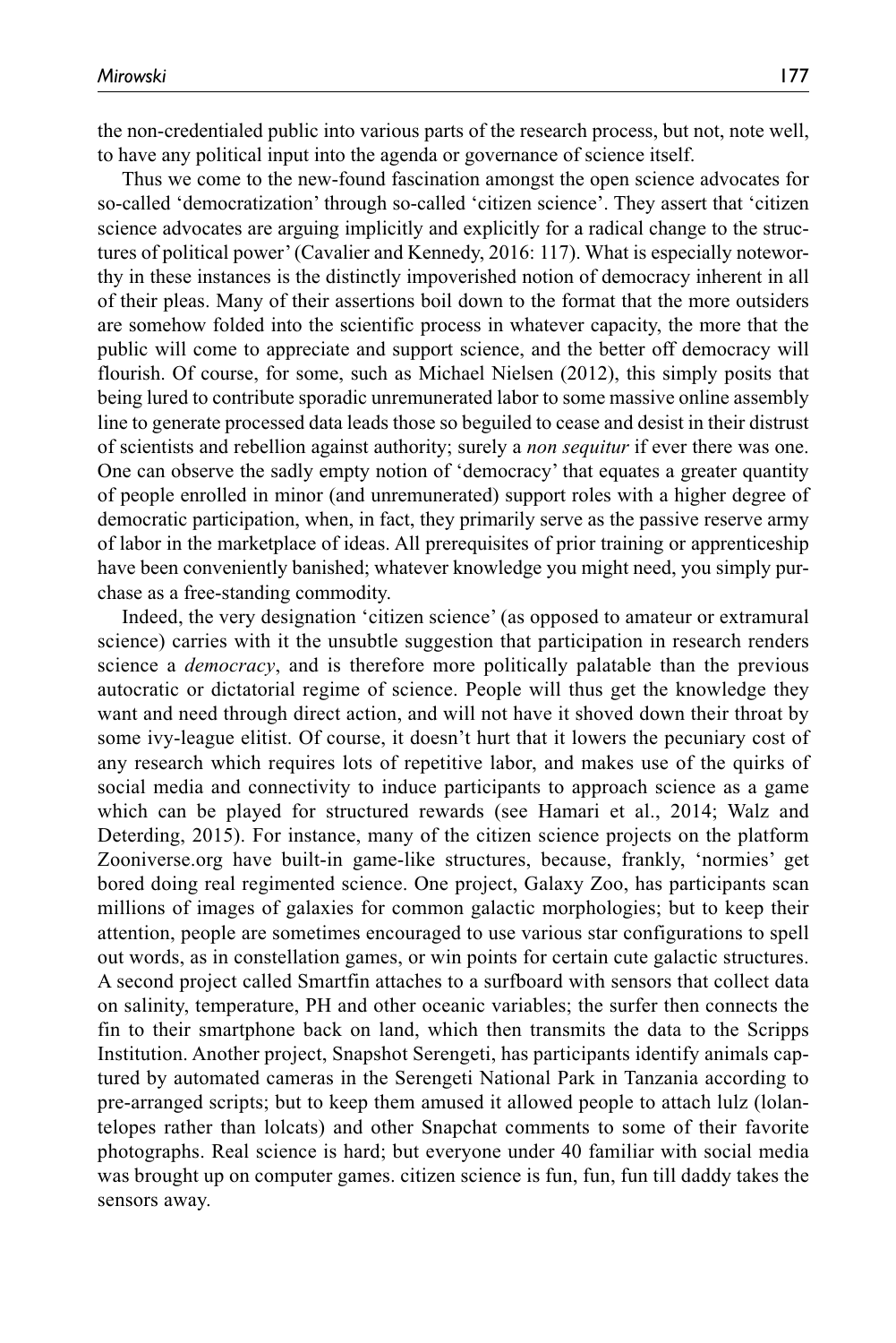None of this suggests there has not been a fair amount of determined organizing of various constituencies. The Citizen Science Association was initiated by the Cornell Laboratory of Ornithology in 2007, but has grown into a non-profit umbrella organization now housed at the Schoodic Institute in Maine, and funded by the Bechtel Foundation as well as governmental entities identified above. The European Citizen Science Association grew out of an initiative by Open Air Laboratories (itself funded by a grant from the national lotteries) for a pan-European umbrella of citizen science advocates, which resulted in a non-profit registered under German law in 2014 and housed at the Museum für Naturkunde in Berlin. Both units seem to be engaged in the slightly schizophrenic quest to 'professionalize' a movement nominally opposed to the professional pursuit of science: promulgating standards for data collection and collation, disseminating 'ontologies' for computer readable definitions of data preservation, promoting best practice standards for DIYBio, pre-certifying groups to qualify for government grants, publishing dedicated journals, and a host of activities familiar to any denizen of legitimate science. Nearly every text on citizen science insists that research should respond to the desires of its participants; yet the root presumption of the movement is that, deep down, what the target citizen on the street really wants to mime is many of the activities of real scientists, only, without having to undergo the painful inconvenience of an apprenticeship – that is, actually learning anything that is already common knowledge in the science in question. If this were all just a pantomime, a gallimaufry of play-acting for its own sake, then it might be harmless; but contrary to this, citizen science advocates claim to have higher goals. What has been missing so far is any discussion of just how bizarre and outlandish much of this activity has been, not to mention an attendant exploration of whose interests are actually being served. I return to this below.

Yet, in the modern setting, it seems that no one can manage to discuss democracy except as a derivative market phenomenon. This is most evident when it comes to the open access movement. The repeated assertion that 'we paid for it, so we deserve full and free access to the results of research' is one of the stranger stillbirths of the contemporary regime. What is fascinating about this vintage of openness is its inherent political asymmetry: Published findings funded by government grants are supposedly to be 'liberated' from locked file cabinets and the annals of selfish journals, but any research produced by private funding is nowhere expected to be held to the same standards. Who is it precisely that is capable of comprehension, and therefore really needs unfettered access to publicly funded research? Indeed, what is often misrepresented as 'openness' and 'transparency' is in fact *a posteriori* private expropriation. After all, is the average citizen really so desperate to read and selectively disseminate the latest research reports, or is it instead the corporate research manager? For 'the widest possible dissemination', read 'the most readily monetizable free resource'.

## *The slowdown in scientific productivity*

The avatars of open science like to intimate that old-fashioned science is just not delivering the goods anymore. For many of them, oldfangled tenured academics are hopeless featherbedders and lollygags, frittering away the hours in their random undirected curiosity, sidetracked into needless obscurity, locked in solipsistic meditation. What is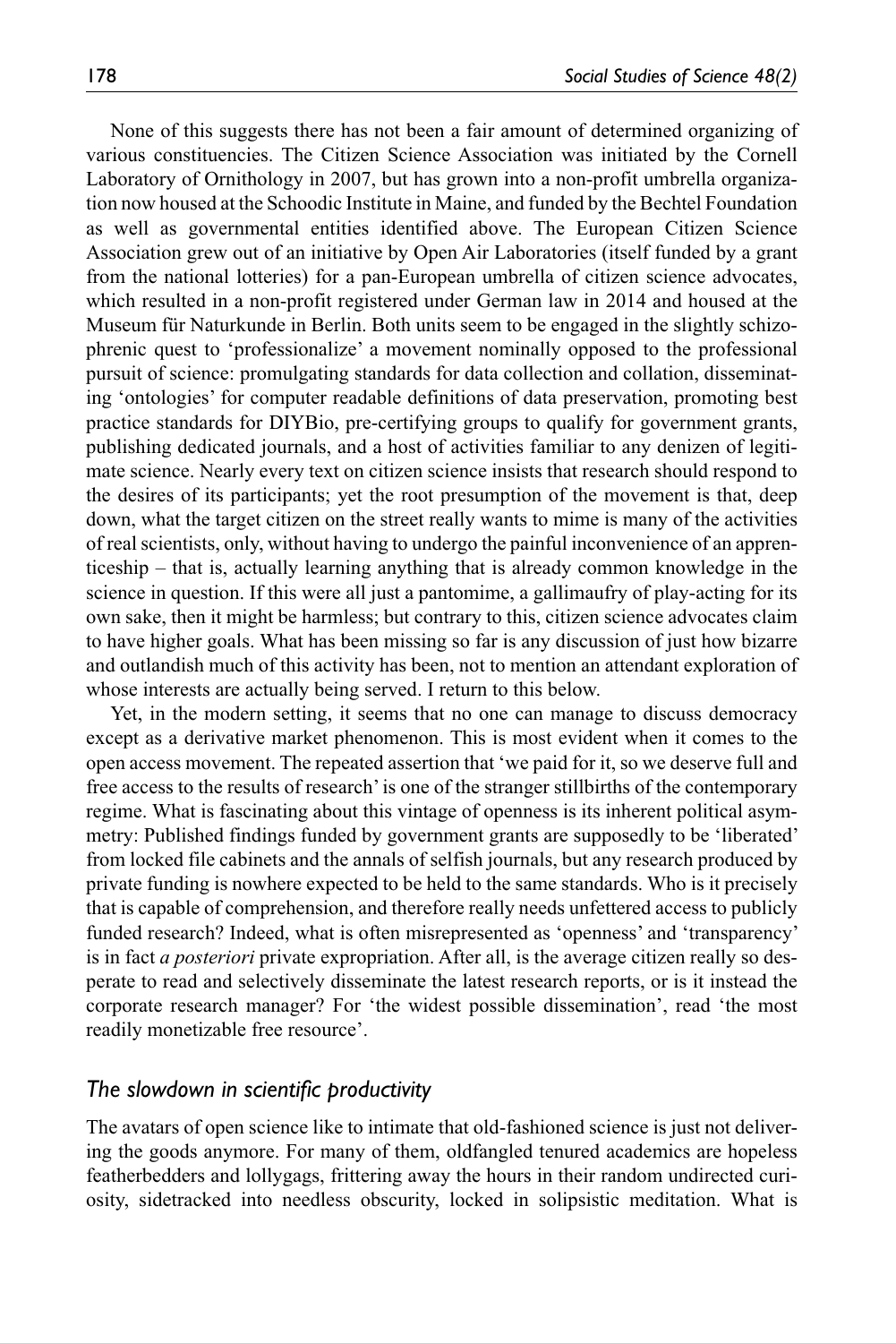required is a bracing speedup of the assembly line, an imposition of discipline on research, conforming to a productionist ethos. In their fondest dreams, science could potentially accomplish so much more, at a much faster pace, in a nascent prosthesis of friction-free collaboration over the internet (see Lin, 2012; Nielsen, 2012). Of course, quantifying the productivity gap turns out to be pitched beyond the competence of any of its promoters, but that does not prevent them from evoking a frightening gap of extraordinary magnitudes.

In my experience, it is very difficult to convince others that there has been some national or even global slowdown in science (see Mirowski, 2011: ch. 6). There are just too many fields and too many metrics, such that controversy over any such proposition is bound to be interminable and irreconcilable. Fortuitously, The Economist (2013), in its narrow wisdom, has done us the favor of indicating a proxy area wherein one might begin to gauge the effect of an open science imperative for greater discipline and structured research collaboration, and then explore the extent to which the science had as a consequence become more or less 'productive' – that area being the combination of basic biomedicine and clinical trials in pursuit of new and better drugs. This is one indicator of 'productivity' identified by proponents of open science'; in employing it I do not mean to endorse the idea of productivity behind it.

The on-again off-again flirtation of Big Pharma with open science would itself require a book-length manuscript (see Maurer, 2007); barring that, for current purposes, I survey two more narrow theses bearing upon the larger question at hand: the issue of falling productivity in the pharmaceutical sector, and the possible relationship of this phenomenon with flirtations with open science in clinical drug discovery. The outcome will be a renewed skepticism that open science constitutes an open sesame for emancipation of scientific productivity.

The starting point for my excursion is to establish a threatening problem for the pharmaceutical sector, which is known colloquially as the 'drying up of the drug pipeline'. For the past two decades, there has been an abundant literature that bemoans the fact that, in the face of lush funding, the number of truly novel drug therapies has been falling over time, roughly since the 1980s. Every aspect of this problem, from what counts as truly 'novel', to what qualifies as a 'discovery', has been subject to fierce dispute in the literature. However, following standard practice, for now I shall stick to the definition of new therapies as what the FDA designates as 'new molecular entities' [NME], and take industry-reported expenditures as reasonable approximations of the funds committed to the research process – though there are good reasons to think that neither are adequate measurements of real innovation or the magnitude of expenditures devoted to actual scientific research. In Figure 1, the standard portrait of the 'drying up of the drug pipeline' is pretty apparent. Of late, some have suggested that the upturn in years 2014 and 2015 betoken an end to the drought, but there also should be factored into account profound changes in FDA approval practices in recent years.

Nevertheless, I will take it as given that there has been and may still be a 'drying up of the drug pipeline', at least as it has been stipulated through the FDA and acknowledged within the industry, and hence, constitutes direct evidence of a slowdown of scientific productivity in the circumscribed area of drug research. Since the amounts of money invested in pharmaceutical research has grown exponentially over the same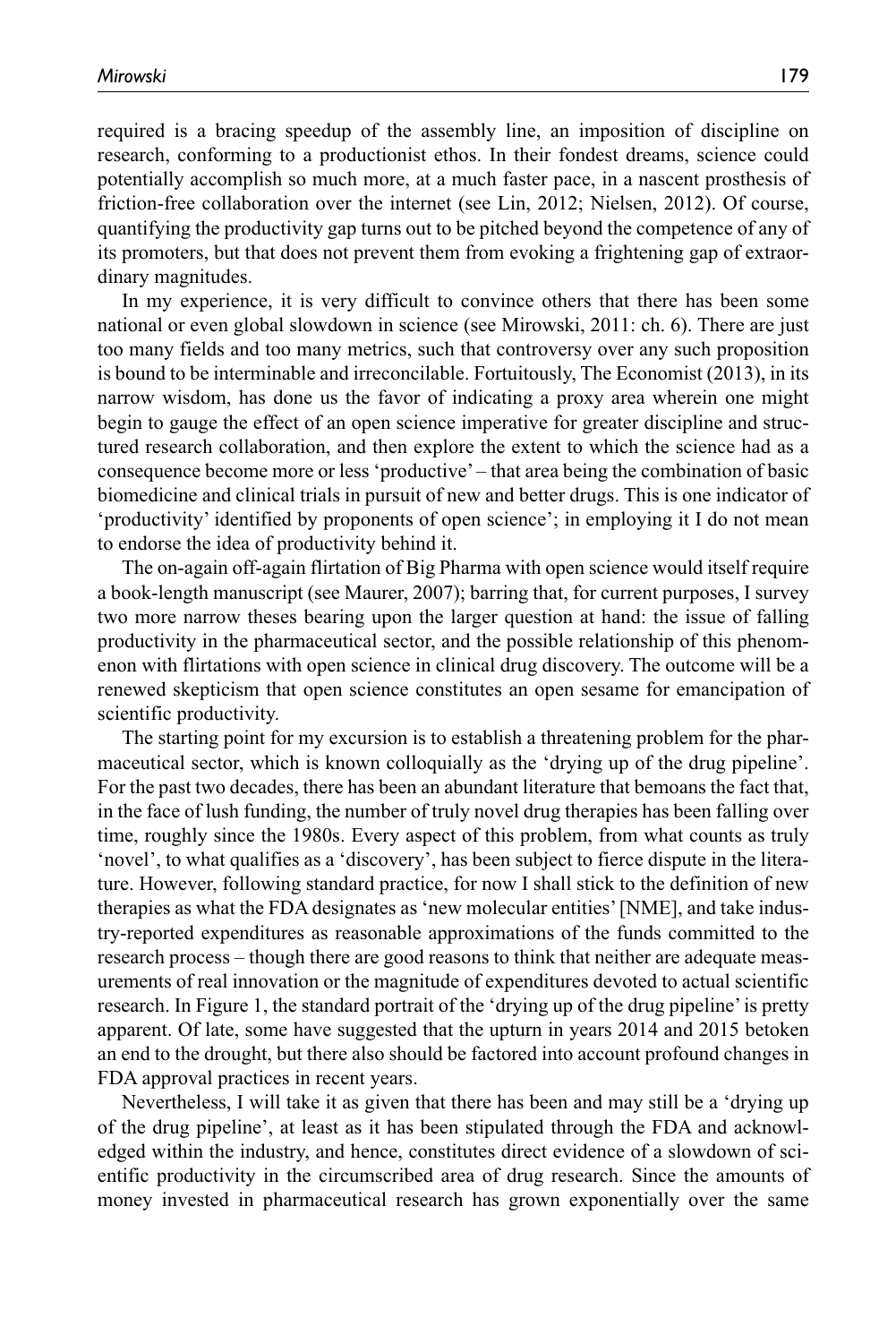

**Figure 1.** FDA approvals, new molecular entities and biologics, 1993–2016. Source: Mullard (2017).

period, it has become commonplace to cite an overall fall in efficiency and efficacy of pharmaceutical research activities, to the point of dubbing it 'Eroom's Law', in invidious comparison to 'Moore's Law' for the number of transistors in dense integrated circuits. Eroom's Law reveals a linear decline in number of drugs approved per billion US\$ from 1950 to the present (Scannell et al., 2012). While there are many attempts to enumerate the underlying causes of this trend, some have pointed to distinct deficiencies in the research process itself.

There abides a rather nagging suspicion in the pharmaceutical industry that half of all academic biomedical research will ultimately work out to be false, and in 2011 a group of researchers at Bayer decided to test it. Looking at 67 recent drug development projects based on preclinical cancer biology research, they found that in more than 75% of cases the published data did not conform to their in-house attempts to replicate (Prinz et al., 2011). These were not studies published in fly-by-night oncology journals, but blockbuster research featured in *Science, Nature, Cell*, and the like. The Bayer researchers were deluged with bad studies, and it was to this, in part, that they attributed the relentlessly declining yields of drug pipelines. Perhaps so many of these new drugs fail to have an effect because the basic research on which their development was based isn't up to snuff. We shall return to this issue in the next section.

This constitutes the background to a growing conviction within the pharmaceuticals industry that perhaps one deliverance from their gloomy prospects might lay in embracing what they call 'open science'. For instance, an Eli Lilly executive in 2012 asserted it was time to 'get on board' with open drug discovery (Krohn, 2012). Other journalistic interviews have produced quotes like the following:

I think that, if I were a dictator of the world, I would probably give a try or at least analyze the [modified open science] model that we just talked about. (a CEO of a small pharma company)

I think there is openness to it now that five years ago frankly would not have been there. (a CEO of another small pharma company; King, 2014)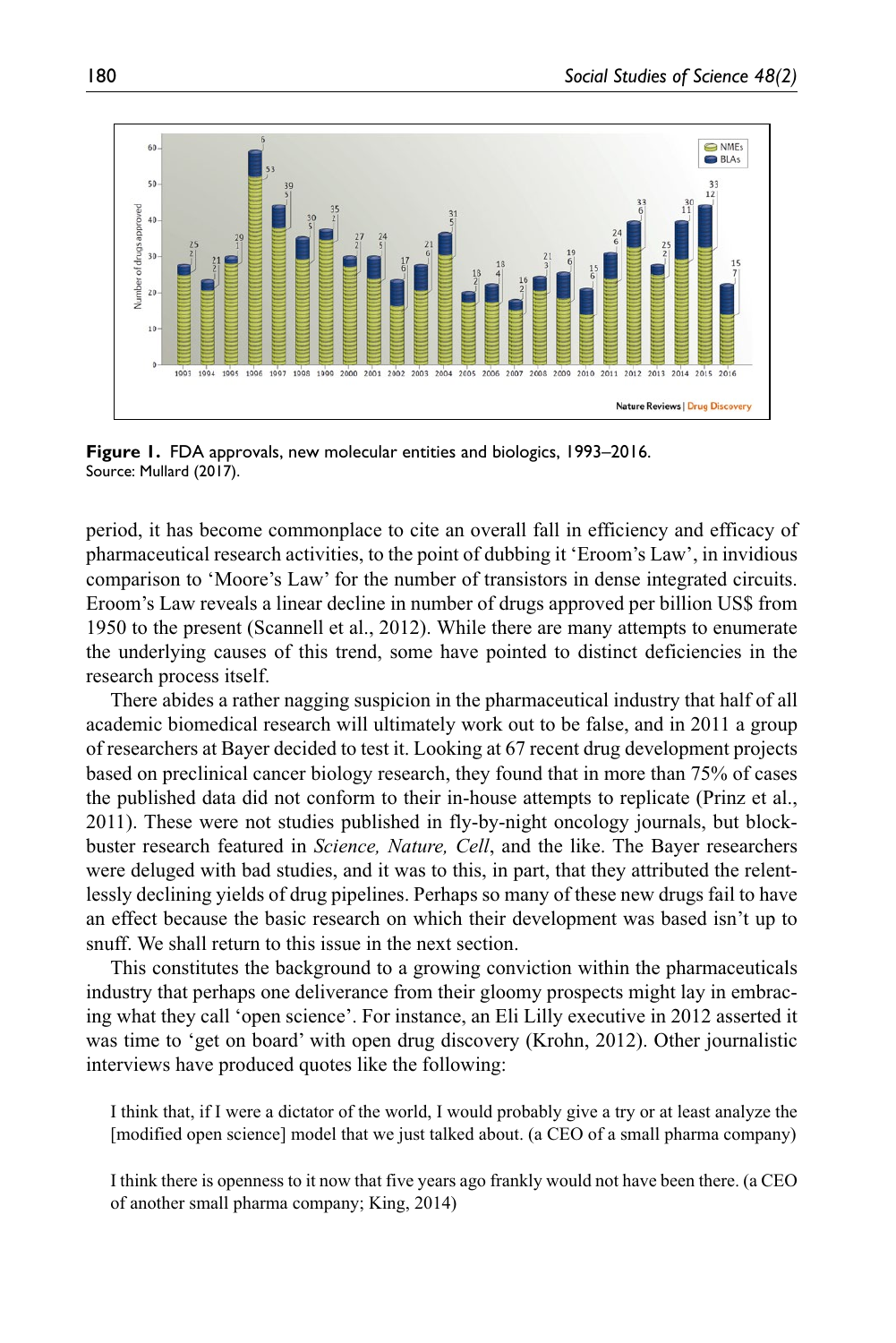But 'openness', like beauty, resides primarily in the eye of the beholder. The actual situation comes into focus when one examines the detail of the Science 2.0 initiatives that the industry has embraced in the interim. The first thing that strikes the outsider is that in no case does the actual nominal 'open science project' within Pharma resemble the sorts of 'openness' extolled by the cheerleaders of the new open science. Because the modern pharmaceutical industry is built upon the bedrock foundation of restrictive intellectual property and joint government/industry restrictions upon physician behavior, no such actual 'openness' was ever in the cards (see Maurer, 2007; Reichman and Simpson, 2016; Robertson et al., 2014; Wright and Boettinger, 2006). Indeed, the very existence of the Materials Transfer Agreement, a legal document essentially pioneered in biomedicine, constitutes the antithesis of anything that deserves the designation 'open' (see Mirowski, 2011: 152–170). Because the issue of intellectual property cannot be circumvented when it comes to open science, some advocates attempt a semantic shift: 'Properly understood, "open source" is less a legal category than a behavior … simple analogies to computing will not provide much guidance' (Maurer, 2007: 408, 420). Certainly, what is involved has been something other than a Creative Commons license; mostly, what exists are numerous hybrid formats that combine corporate control with a modicum of outsourcing or crowdsourcing.

One can observe a combination of corporate control and open access occurring as long ago as the NIH Small Molecular Repositories Library, founded in 2003-4 with a ten-year Congressional appropriation, over and above the standard NIH annual budget.9 The stated purpose was to acquire and manage a compound library of approximately 300,000 compounds, purchased from commercial sources, to be made available to around a dozen academic centers for small molecule pharmaceuticals research. Pharma companies were not invited to submit any proprietary compounds of their own to the archive, nor any of the data from their assays. Instead, the NIH set up another designated database, called PubChem, which was intended to archive the results of the data surveys for bioassays; of course, that was available to any interested Pharma firm. Nevertheless, commercial vendors still control numerous defined small molecule libraries in drugs of interest not covered in SMRL, and make them available only to affiliated researchers. In effect, nothing about this system ever threatened the standard Pharma industry business model: If someone outside the usual research areas (but likely an NIH affiliated researcher) happened to find something of interest in the SMRL, they could rapidly be recruited by any firms concerned, and the research would effectively disappear. Since the whole scheme constituted a not-very-important indirect subsidy to the Pharma industry, the policy mavens decided after its initial mandate period that even the management of the library could be subcontracted out to a for-profit firm, Evotec.10 To describe this setup as 'public' or 'open science' seems to be a travesty.

Labels do matter; and while such schemes can hardly be dubbed 'pure', the industry has opted for the awkward neologism 'Protected Open Innovation' for such public-private partnerships. As some industry insiders have noted,

Completely open innovation, therefore, rarely if ever occurs in pharmaceutical R&D programs that have clear commercial potential. By contrast, allowing controlled access to pharma's compound collections of small molecules ostensibly offers an attractive opportunity to monetize chemical assets … that otherwise would not be pursued owing to their high risk. (Reichman and Simpson, 2016: 782)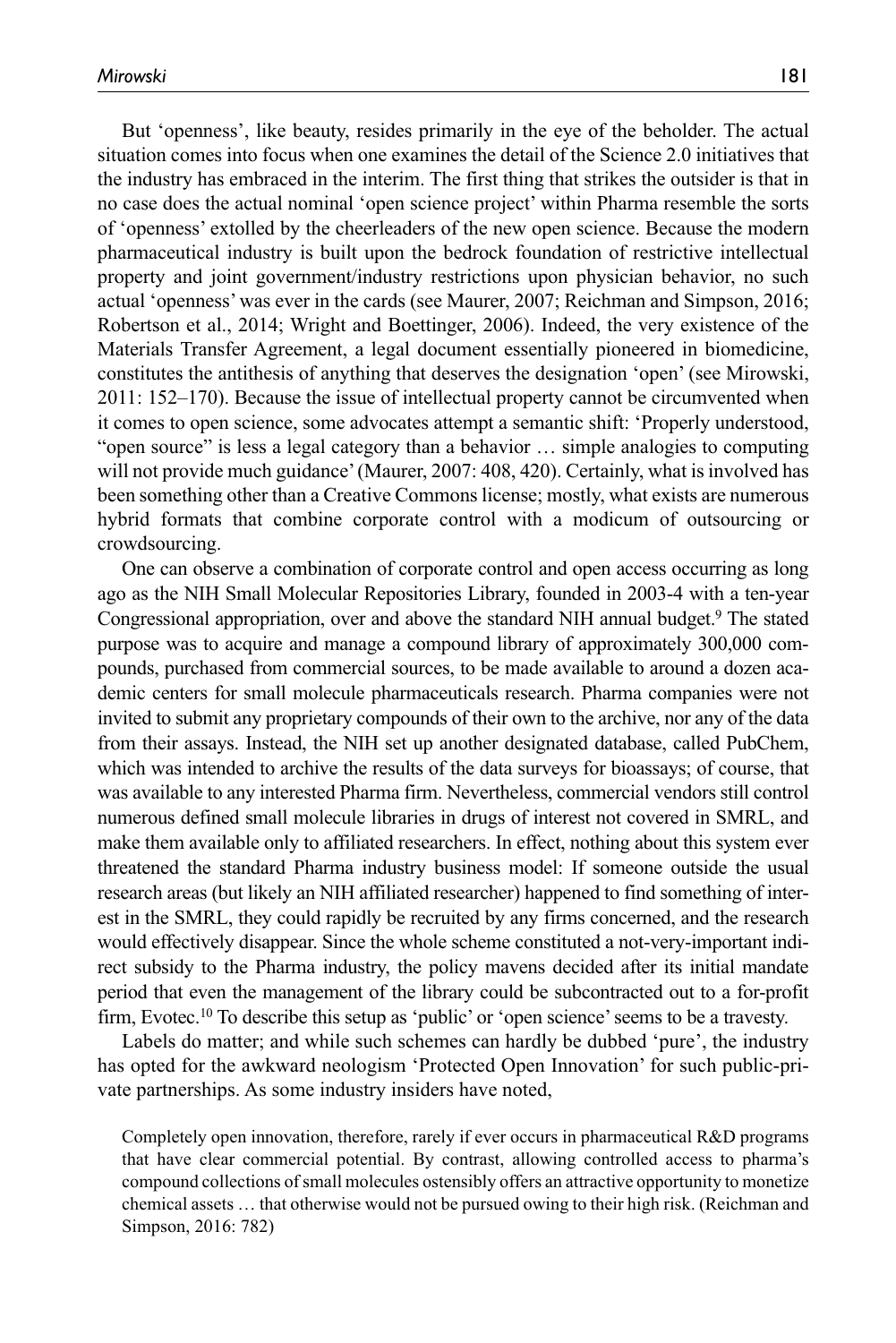| Innovation IP strategy | IP       | Payments | Rovalty                                     |                                                      | Publication Participants |
|------------------------|----------|----------|---------------------------------------------|------------------------------------------------------|--------------------------|
| Exclusive              | Internal | NA.      | <b>NA</b>                                   | <b>NA</b>                                            | Homogeneous              |
|                        |          |          |                                             | N٥                                                   | Similar                  |
|                        |          |          |                                             | Limited                                              | Heterogeneous            |
| None                   | None     | Grants   | NA .                                        | Unlimited                                            | Homogeneous              |
|                        |          |          | Protected Consignment Option right Flexible | Partnered Assignment Contractual Contractual Usually | Not usually              |

**Table 1.** Comparison of innovation models.

The protected open innovation (POI) model enables a pharmaceutical company to provide its proprietary chemical library 'on consignment' to university scientists. The transaction terms for licensing of new IP and further collaborations remain flexible until potential new medicinal utility is discovered. NA, not applicable.

Indeed, the industry standard interpretation of their mongrel version of 'openness', taken from their own trade press, is conveniently summarized in Table 1 (from Reichman and Simpson, 2016). As this table shows, the bench scientist has almost no control and few rewards or remunerations from the research process. Pharma cuts its overhead costs, and the impecunious researcher is lured to donate free labor in a desperate attempt to gain the favor of a corporate sponsor. The results of this strategy generally have not been very fruitful, compared to the more straightforward option of simply snapping up freestanding privatized academic startups once their candidate molecules (derived from other research protocols) have shown promise in early stage clinical trials. Thus, the supposed promise of open science to rectify a falloff in scientific research productivity is doubly thwarted: first, the only 'openness' allowed in the research process is of a stunted and shriveled variety, barely distinguishable from recruitment of freely provided labor of an underemployed underclass; and second, perhaps due to this rather unpromising setup, the 'protected open' model has not resulted in any notable small molecule breakthroughs since this model was promulgated by the NIH more than ten years ago.

Consequently, open science has not in any straightforward way seemed to augment scientific productivity in the one specific instance where it has been embraced by industrial representatives.

## *The explosion of retractions and the falling rate of falsification*

The earlier indictments concerned the relation of science to its publics, and problems in the quantity and speed of scientific output. In the remainder of this section, I focus on assertions that open science can actually improve the *quality* of the science being produced.

Any foray into the attribution of 'quality' of knowledge will tend to raise objections from almost every quarter. One man's masterwork is another woman's minor elaboration of prior thought. Everyone loves to hear tales of some favored paper that was rejected by *N* journals, only to be published by some perceptive editor at *N+1*, with the author going on to enjoy universal acclaim. Rather than strive for some grand but elusive conception of quality, many advocates of open science assert that they can repair some of the more egregious defects of contemporary science. In particular, they have lighted upon a rather troublesome development, the growth of retractions of scientific papers and the attendant publication biases that have been apparent for some time now.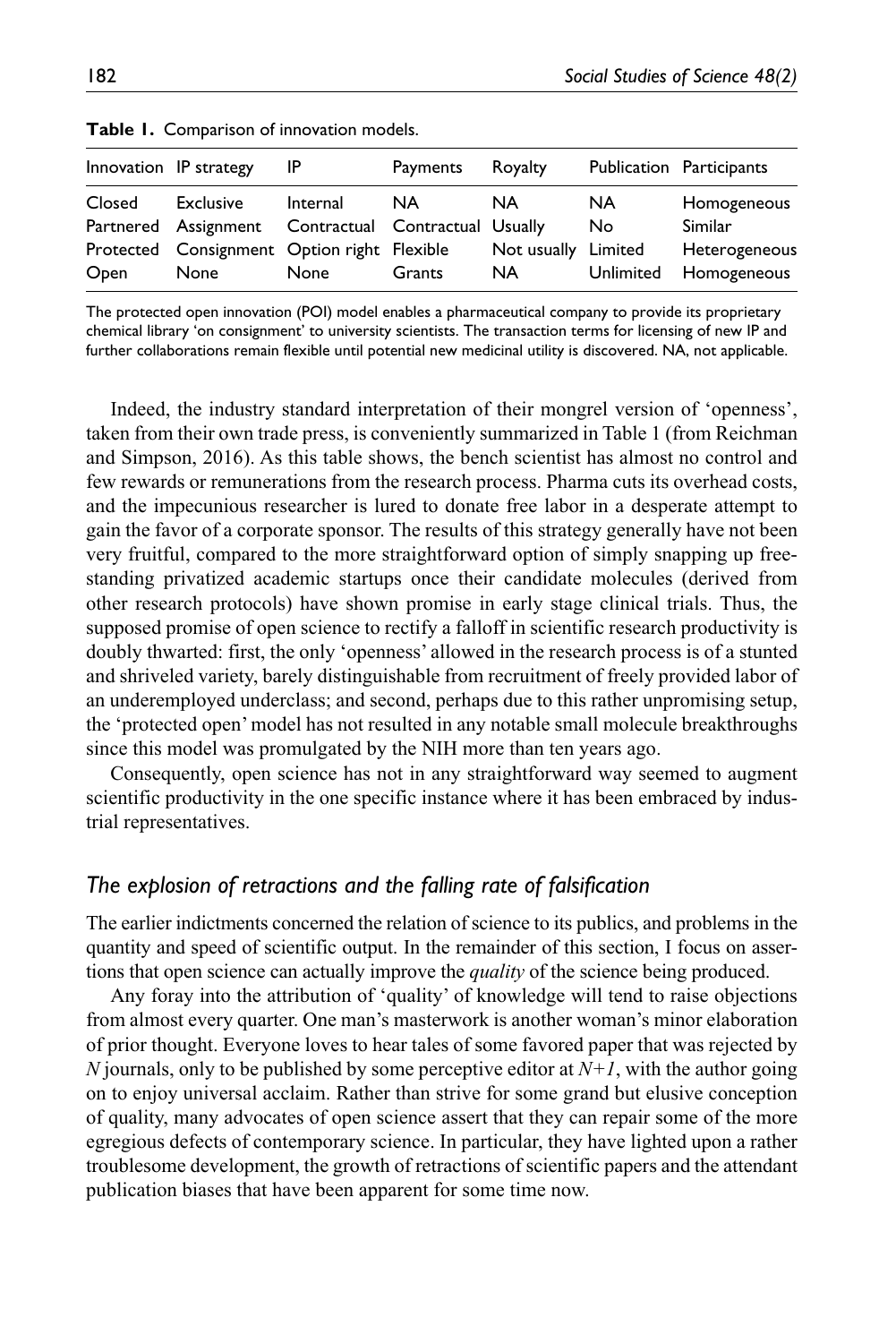Formal retractions of papers (as compared to 'errata' of corrections) were almost invisible in the scientific literature before the year 2000. However, a number of high profile fraud cases in the 1990s, combined with the public backlash against the legitimacy of science covered above, began to force some journal editors to openly repudiate particular papers which they had earlier deemed suitable for publication. This new practice of 'retraction' was implemented unevenly, especially when it came to disclosing exactly what had prompted the drastic option; moreover, since it had the potential to besmirch the overall reputation of the journal, it often was entered in a rather attenuated and unprepossessing format, often escaping general notice altogether. This situation cried out for clarification, which began to be provided by the now-famous blog *Retraction*  Watch.<sup>11</sup> Launched in August 2010, the blog started a serious conversation over something that most scientists had previously treated as an embarrassment best left unspoken about. One of the first things that the blog documented was that the gross number of retractions was rising dramatically:

they are rising at a rate that far outstrips the increase in new papers. As *Nature* reported in 2011, the number of retractions in 2010 was about 400, ten times the figure in 2001 (30). That compares to an increase of just 44% in the number of papers published per year over that time period. (Marcus and Oransky, 2014: 151; see also Oransky and Marcus, 2016)

*Retraction Watch* reports that it currently logs between 600-700 retractions per year; this suggests a substantial rate of growth in the first decade and a half of the new millennium. A second major revelation of the blog was that, once the motives for retractions were evoked from recalcitrant journal editors, they were quite diverse, ranging from honest errors to image manipulation to outright fraud. A barrier to better research into retractions remains that there is as yet still no easily searchable database of all retractions and their attendant motives, even for just those covered by *Retraction Watch.* Nevertheless, the offhand tendency of scientists to dismiss the phenomenon as of negligible significance has been refuted in a few instances. For instance, a 2012 paper in *PNAS* documented that misconduct – plagiarism, data fabrication, image manipulation, and the like – were to blame for two-thirds of the retractions that they were able to collate (Fang et al., 2012). There was also a tendency to blame the retractions on recherché low-status journals, but a quick inventory demonstrated that the higher the impact factor, the more retractions were issued, as demonstrated in Figure 2.

As awareness spread of these trends, the possibility of an outbreak of corrupt or untrustworthy science began to sink deeper into the consciousness of the wider scientific community. *Nature*, sensing that it was caught in the crosshairs in any potential search for scapegoats, proceeded to run a survey of the opinions of a cross-section of working scientists concerning the state of empiricism, and discovered 90% support for the proposition that something was rotten in modern protocols, and not just the journals themselves. The results of the survey are summarized in Figure 3.

Of course, any such interpretations were bound to prove controversial, since they attempt to infer the underlying health of the scientific community from what can only charitably be regarded as one of its least targeted output indictors. As a result, work proceeds on many fronts to better measure the prevalence of retractions. One investigator,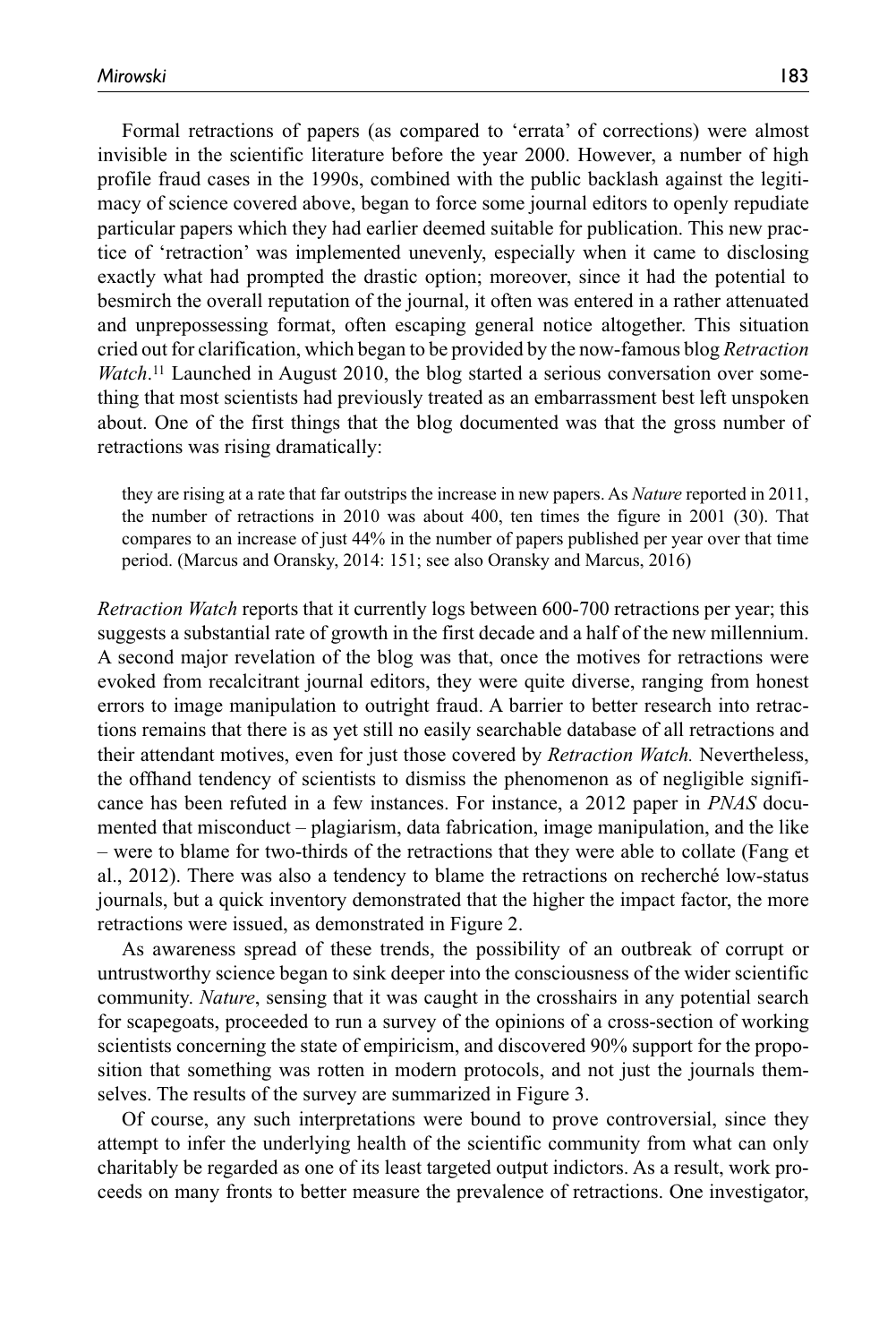

**Figure 2.** Retractions in high-impact journals. Source: Fang et al. (2011).



**Figure 3.** Impressions of a reproducibility crisis. Source: Baker and Penny (2016: 452).

Daniele Fanelli, has collated a consistent time series of journal editorials that contained the word 'retraction' in their title, extracted from the Thomson Reuters Web of Science database, for the period 1901-2012 (Fanelli, 2013).<sup>12</sup> His results, graphed in Figure 4, show that errata are fairly flat since the 1970s; meanwhile, retractions climb from nothing in 1990 to a small but steadily increasing proportion in the new millennium.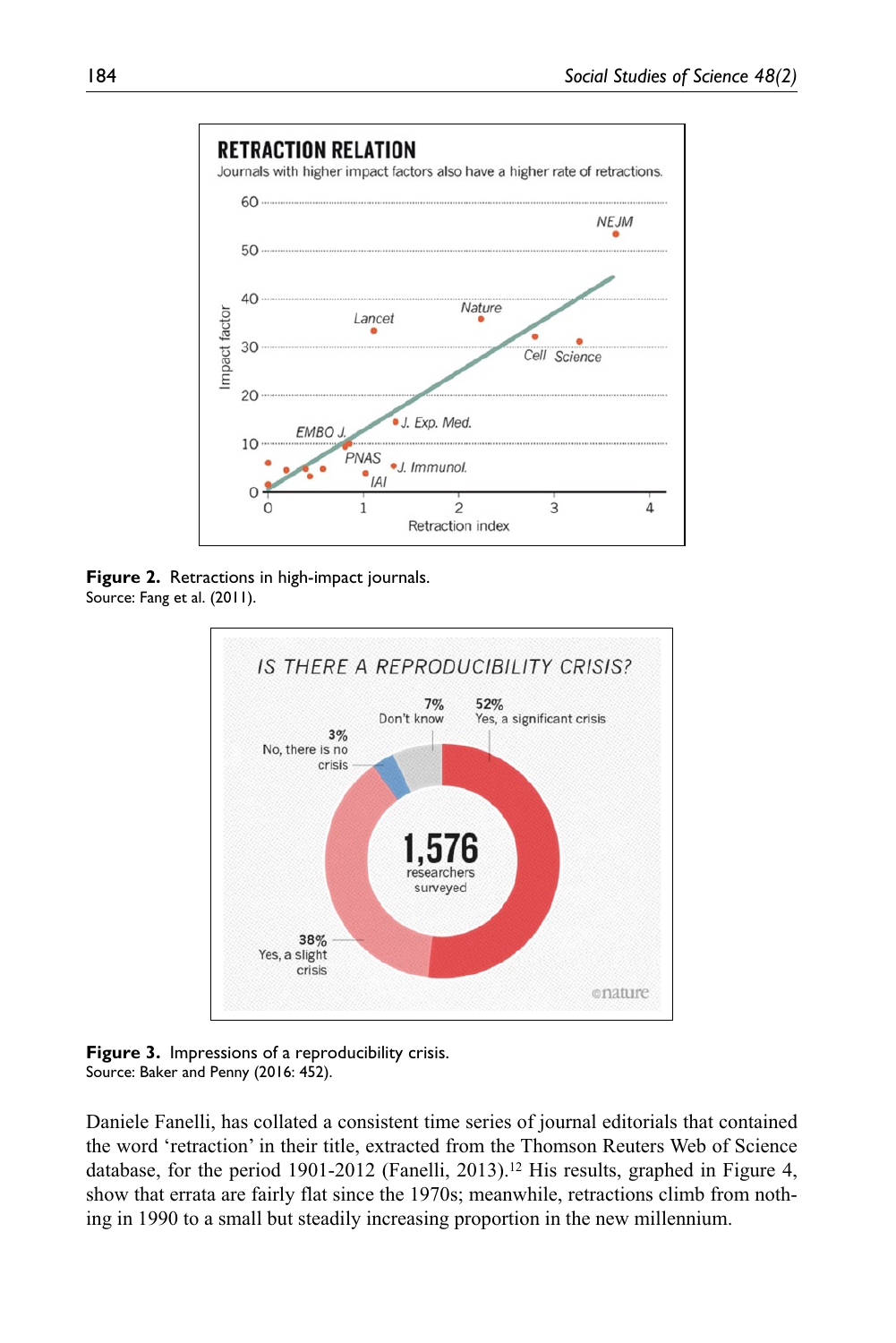

**Figure 4.** Published entries dubbed 'errata' (in green) and 'retractions' (in red). Source: Fanelli (2013).

Fanelli suggests that the rise in retractions is not simply due to an uptick in research misconduct, but rather a growing capacity on the part of journal editors to detect and retrospectively 'delete' flawed and otherwise compromised papers. Clearly, there was no propensity for journal editors to retract papers in the first half of the  $20<sup>th</sup>$  century, perhaps suggesting a different stance of editors towards their authors in this period. Equally clearly, contemporary journal editors have increasingly felt impelled to do something to expunge tainted papers from their archives. Nevertheless, Fanelli's simple keyword search is too blunt an instrument to provide dependable diagnosis of what has become one of the more troublesome *contretemps* of the contemporary scientific community. The rising incidence of retractions may signal something about the modern regime of science organization; the controversy comes in deciding just what that might be.

Science policy elites are inclined to frame the replication crisis as first and foremost an economic catastrophe: 'Similarly, an economic analysis published in June 2015 estimates that \$28 billion per year is wasted on biomedical research that is unreproducible. Science isn't self-correcting; it's self-destructing' (Sarewitz, 2016: 18). Although one might suspect this cost might be laid at the door of the scientists themselves – and this is the position favored by editors at the major science journals (e.g. Kornfeld and Titus, 2016) – others favor the tendency of the open science enthusiasts to attack existing journals instead:

there is little accountability for journals and reviewers. If a journal repeatedly publishes papers that draw untenable conclusions, eventually the authors of the papers may be blamed, but editors and reviewers who are arguably responsible for gross negligence are not held responsible. There are insufficient checks and balances in the publishing system; when high-ranked journals repeatedly publish papers that are later considered unreliable or even retracted, the journals seem to face no consequences—their premier status remains untouched. (Sudhof, 2016)

The rising rate of retractions has lent extra salience to a number of correlative criticisms of the structure of old-fashioned scientific publishing. First, the mere existence of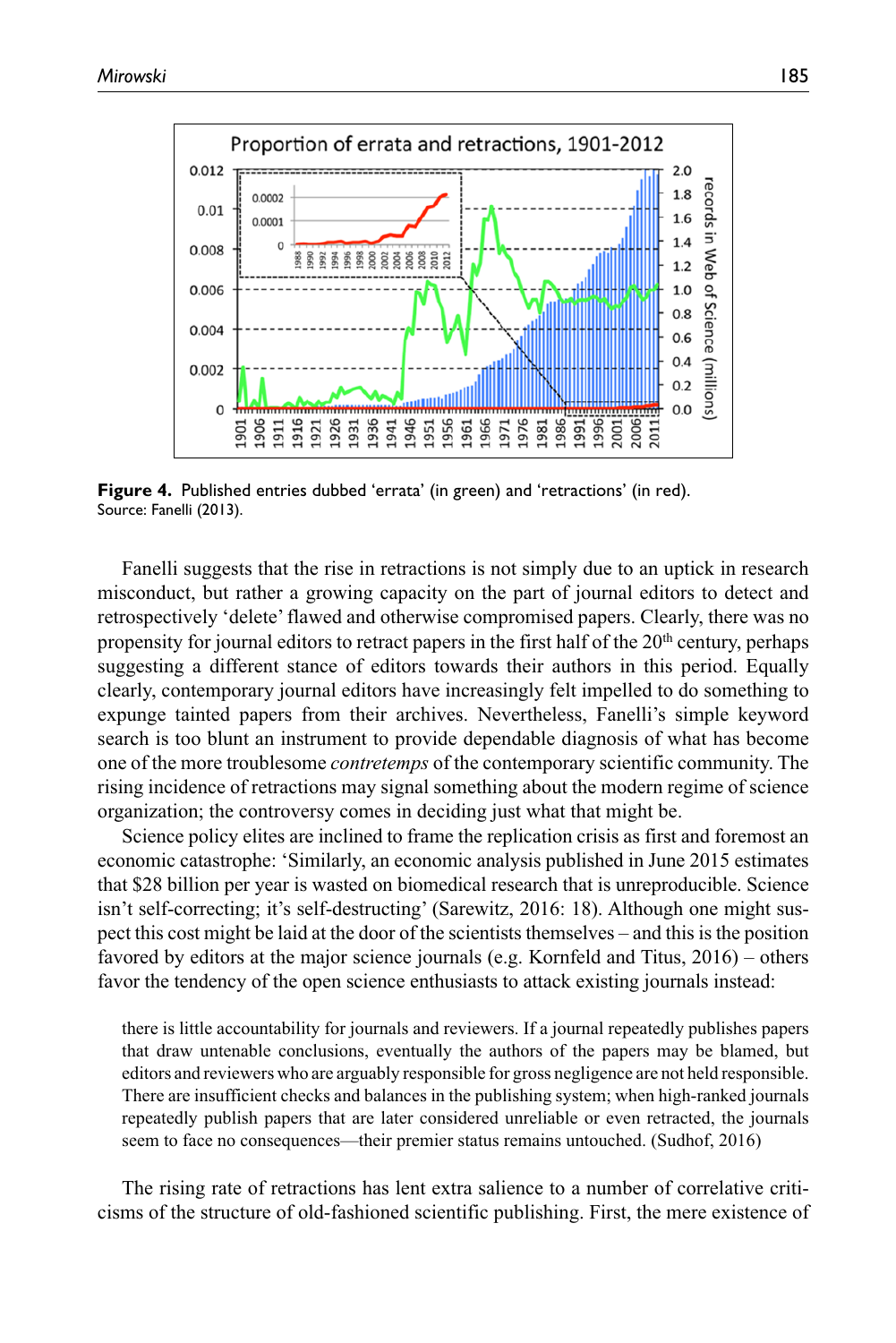retractions and rebuttals does not seem to extirpate the bad science in question. In one empirical study, rebuttals of seven high-profile articles were largely ignored, with the originals cited seventeen times more frequently than the rebuttals, and suffering no diminution of citations after the rebuttals (Banobi et al., 2011; see also Mirowski, 2004a: ch. 10). By relegating retractions to unobtrusive and uninformative pages in their journals, editors encourage a tendency to overlook any attempt to expunge faulty work from the literature. This raises the question of whether the scientists or the publishing outlet should be made to suffer for polluting the scientific archive, or, instead, whether the whole embarrassing incident should be covered up to a large extent.

Another blemish of existing journals is their bias against publication of negative results, sometimes referred to as the 'file drawer problem' or 'p-hacking'. Quite simply, journals are more inclined to publish new additions to knowledge than demonstrations of the vastly larger backlog of refuted claims. The situation is exacerbated when statistical inference is involved, given the tendency of the analyst to search for significant positive results, and to suppress the much more common insignificant or negative results (Ioannidis, 2005, 2014; Lehrer, 2010; Mirowski, 2004a: ch. 10). Publication bias has been explicitly discussed and denounced since the late 1950s; but journals have nonetheless seemed impervious to any concerted effort to offset it in the interim. This has had direct consequences for the replication crisis, since it seems obvious there has been little interest in publication of successful replications, and only marginally more enthusiasm for publishing failed replications. In a *New Yorker* article claiming that 'The Truth Wears Off', the author reports the views of psychologist Jonathan Schooler:

We're wasting too much time chasing after bad studies and underpowered experiments, he says. The current 'obsession' with replicability distracts from the real problem, which is faulty design. He notes that nobody even tries to replicate most science papers—there are simply too many. (Lehrer, 2010: 56)

Moreover, it appears the situation is not getting any better. Fanelli collected 4,600 published articles from the ISI Essential Science Indicators database over the years 1990-2007 that claimed to have 'tested' some hypothesis. Not only did supposed 'positive' findings outnumber negative findings 70% to 30% in the aggregate, but the overall frequency of positive reports rose by 22% in the period covered (Fanelli, 2012). He glosses this result by suggesting that 'research is becoming less pioneering and/or … the objectivity with which results are produced and published is decreasing'.

Problems of replication failure, growing retractions and wonky statistics have motivated the proponents of open science to suggest that it is the very institution of the scientific journal that is irredeemably rotten, and that a completely different approach is warranted. Here the reformist stance has almost imperceptibly shaded over into an economic reformation. Thus it has come to pass that one consequence of the reverberating debates over the depth of the replicability crisis is to shift the terms of proposed remedies to different *business models* covering not only publication, but the peer review process as well. The entrepreneurial visions of a different configuration of science often evoke the magic of the marketplace to displace centuries-old practices of science: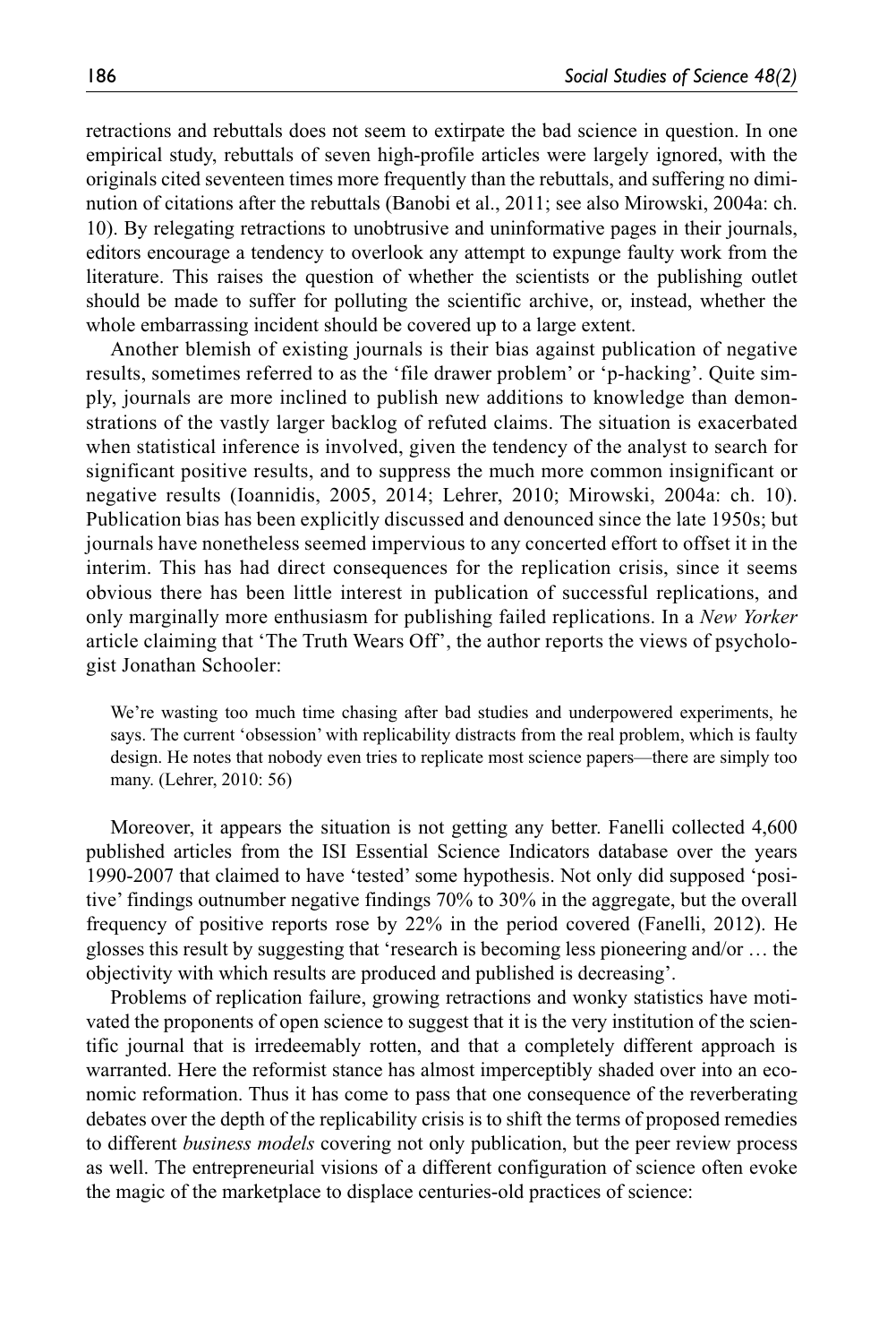You don't have to reinvent the system, just nudge it a bit .... If you do it in an efficient way, people will do it …. Open science funders get a higher return on investment. (Brian Nosek, quoted in Effective Altruism Global, 2016)

Michael Nielsen, perhaps the most important publicist for open science, similarly sings the praises of a commercial approach to reform: 'One of humanity's most powerful tools for amplifying collective intelligence is the market system' (Nielsen, 2012: 37).13 Since many scientists are attracted to the open science movement because they believe it to be a renunciation of older commercial models, it is of paramount importance to understand precisely what the advocates of open science imagine will replace the current system of science organization.<sup>14</sup>

In the current climate, the preferred panacea for the replication crisis, and indeed almost everything else that ails science, is more 'transparency' imposed through the regimentation of a social-media style internet platform. Sometimes its advocates hint that such platforms will displace journals gradually, while others imagine a world without any old-fashioned journals at all. For instance, Mike Eisen, one of the pioneers of e-Biomed and PLOS has explicitly proposed that we should eventually just do away with journals and convert to a complete open preprint plus post-publication peer review system (Eisen and Vosshall, 2016). Others imagine a different sort of scientific paper altogether, a sort of kit in a box, containing text, data, programs and reference, along the lines of a Jupyter notebook (Somers, 2018). Others have nurtured yet larger ambitions. Some early entrepreneurs openly advocated a 'Facebook for Science', which begins to reveal how the scramble to produce platforms is informed by earlier developments in social media (Hearn, 2016; Lin, 2012).15 Others extoll a 'Match.com meets Amazon for citizen science' (Cavalier and Kennedy, 2016: 122). They start with the premise of greater transparency, and rework it into a new model of radically collaborative research, essentially dissolving the persona of the author altogether (Huebner et al., 2017). The modern open science movement trends towards an entirely public reengineering of science, ranging from the earliest inchoate preparatory stages of a research project to the final dissemination and evaluation of the results. As summarized in Table 2, this imagines every aspect of the project occurring online, from the earliest preliminary reading regimen as a survey of the literature, to recourse to Open Data sets, produced either by the researcher themselves or else by some other scientist, to real-time commentary by others on the research protocols, to drafts of reports uploaded to preprint servers, to quasijournal publications online, to extensive peer review continuing well after the final draft is posted online. Back in 2010, one might have envisioned this happening piecemeal, with, say, a stand-alone preprint server like arXiv performing one repository function, while a separate website like PubPeer might foster critical commentary linked to specific papers, combined into a free-for-all semi-peer-review. As one proponent put it, 'open science is trying to fix the historical monopolization of knowledge that was established by past practices' (Piper, 2017). Monopoly is the culprit, yet there seems to be no whiff of markets. But the question persists: why would anyone believe any such cobbled-together system would work without the reassurance of a political ideology to fortify their ambitions?

## **Platform capitalism meets open science; romance ensues**

The most important aspect of this Brave New World is to understand why its champions would believe that such a sloppy unintegrated bottom-up system beset by waves of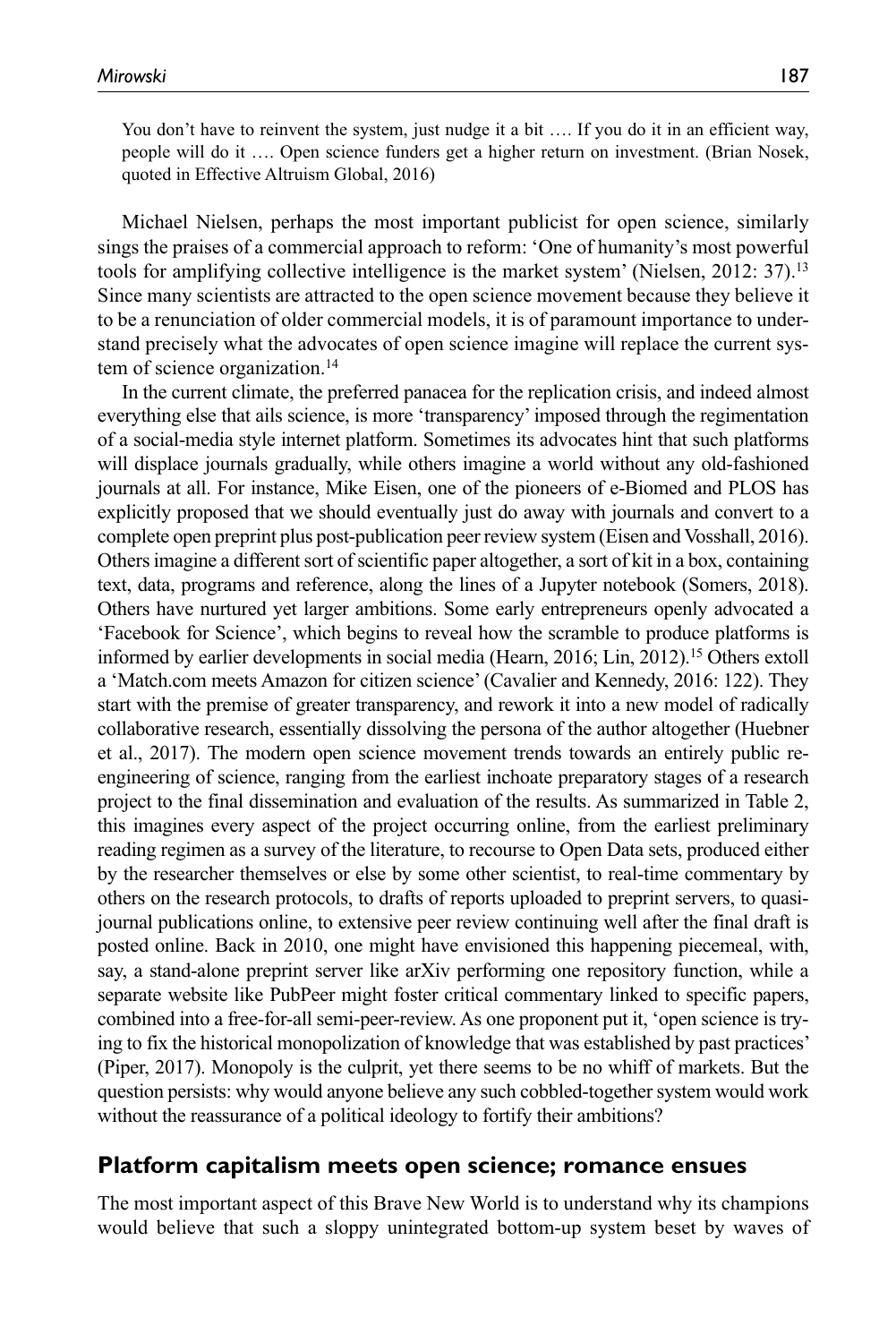ignorant kibitzers would produce anything but white noise. The paladins of Science 2.0 love to quote the injunction 'With enough eyeballs, all bugs are shallow', but that presumes that all science is merely an instrumental task, similar to the building of software. Here one has to re-inject a modicum of context, as well as insist upon the dominant narrative of a political ontology to render this revolutionary project plausible, and a novel set of economic structures that make it real.

There may be abundant dissatisfaction with the state of science in the modern university, but as I have argued in detail in my *ScienceMart* (Mirowski, 2011), much of this current distress derives from the concerted political project to wean the university sector away from the state over the past three decades, and to render both instruction and research more responsive to market incentives, thus doing away with older Humboldtian rationales of *bildung* and the preservation of the cultural values of civilization. This, in turn, has been motivated by the political project of neoliberalism, which takes as its first commandment that The Market is the most superior information processor known to mankind.16 For their acolytes, no human can or ever will match the Wisdom of the Market. The knowledge held by any individual is (in this construction) of a weak and deceptive sort; no human being can ever comprehend the amount of information embodied in a market price; therefore, experts (and scientists) should not be accorded much respect, since the Market ultimately reduces them to the same epistemic plane as rank amateurs. This is glossed in some quarters as the 'wisdom of crowds'. Neoliberals propose a democratization of knowledge, but in a curious sense: Everyone should equally prostrate themselves before a Market, which will then supply them with truth in the fullness of time.

The ailments and crises of modern science described in this paper were largely brought about by neoliberal initiatives in the first place. First off, it was neoliberal think tanks that first stoked the fires of science distrust amongst the populace that have led to the current predicament, a fact brought to our attention by Oreskes and Conway (2011), among others. It was neoliberals who provided the justification for the strengthening of intellectual property; it was neoliberals who drove a wedge between state funding of research and state provision of findings of universities for the public good; it was neoliberal administrators who began to fragment the university into 'cash cows' and loss leader disciplines; it was neoliberal corporate officers who sought to wrest clinical trials away from academic health centers and towards contract research organizations to better control the disclosure or nondisclosure of the data generated. In some universities, students now have to sign nondisclosure agreements if they want initiation into the mysteries of faculty startups. It is no longer a matter of what you know; rather, success these days is your ability to position yourself with regard to the gatekeepers of what is known. Knowledge is everywhere hedged round with walls, legal prohibitions, and high market barriers breached only by those blessed with riches required to be enrolled into the elect circles of modern science. Further, belief in the Market as the ultimate arbiter of truth has served to loosen the fetters of more conscious vetting of knowledge through promulgation of negative results and the need to reprise research protocols. No wonder replication turns out to be so daunting. One can understand the impetuous desire to cast off these fetters and let the Market do the work for us.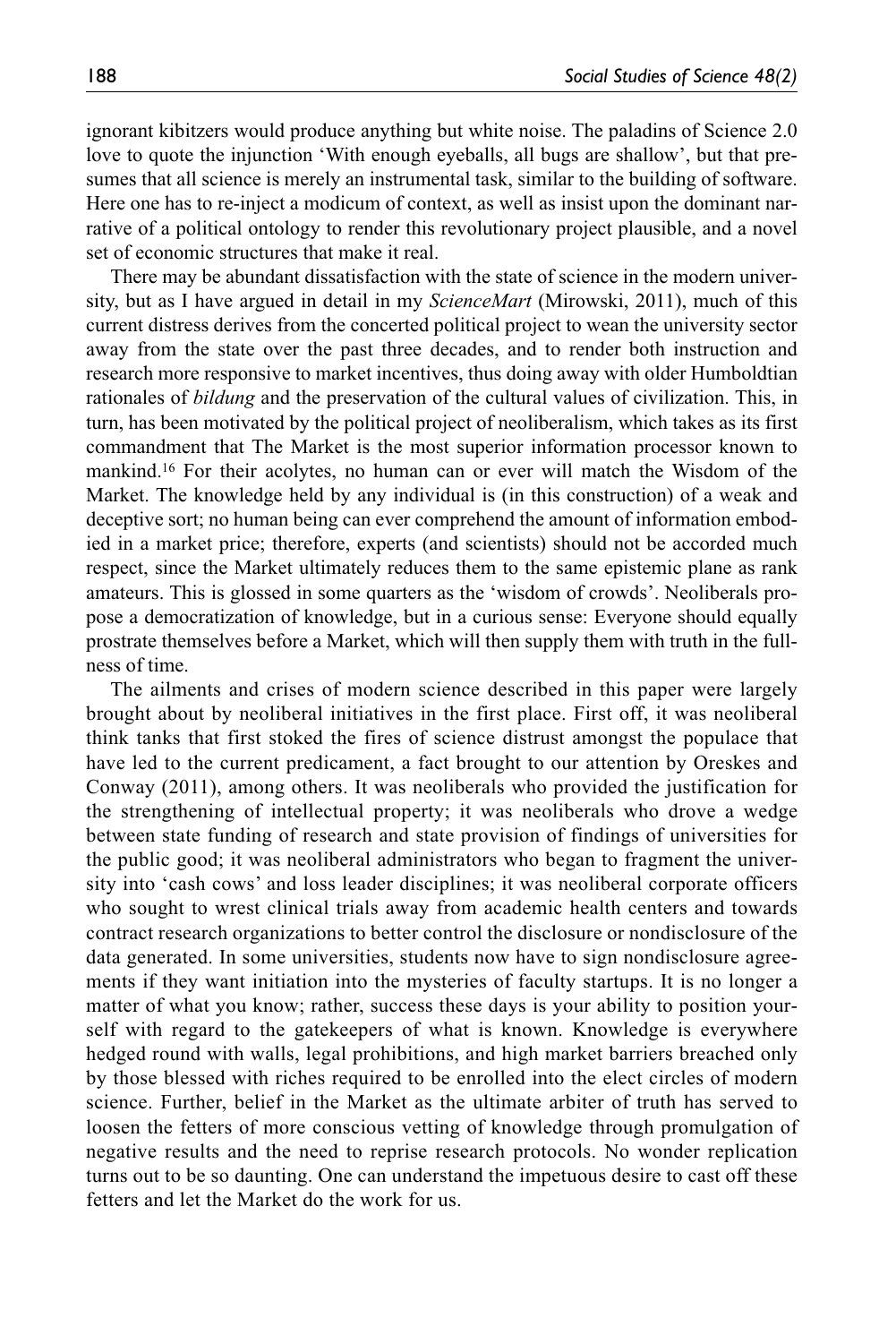|      | <b>Bibliography</b> | Data       | Working<br>notes | Draft Paper | Article | Comment on<br>others work |
|------|---------------------|------------|------------------|-------------|---------|---------------------------|
| 2010 | Not public          | Not public | Not public       | Semi-public | Public  | Only indirect             |
| 2030 | <b>Public</b>       | Public     | <b>Public</b>    | Public      | Public  | Public at<br>every stage  |

**Table 2.** The landscape of 'openness'.

Adapted from Burgelman et al. (2010).

The irony of the situation is that although this petrification of the scientific enterprise could largely be attributed to previous neoliberal 'reforms' in the first instance, the remedy proposed is to redouble neoliberal policies, now under the rubric of 'open science'. For most working scientists, the notion of 'neoliberalism' may seem a vague and fuzzy abstraction; what they confront in everyday life is instead something often called 'platform capitalism'. Increasingly, open science is promoted and organized by a number of web sites, apparently based on free services but constituted as for-profit corporations that aim to actualize one or more of the cells of activity indicated in Table 2. As Srnicek (2017; see also Pasquale, 2016) explains, this is a novel corporate structure that capitalizes on network effects and the large-scale collection of data, as well as nominally free labor, to eventually achieve a monopoly position in their area of endeavor.<sup>17</sup> It is a mode of production based upon the appropriation and dissemination of information, and not with physical production as such. We have already observed the ambition of some of these platforms to become the 'Facebook for Science'; one reason is because Facebook provides one of the proofs of concept of platform capitalism, as do Google, Uber, and AirBnB (c.f. Hall, 2016). While Facebook runs on pure narcissism, platforms for science capitalize on the desire on the part of professionals and amateurs alike to become enrolled in some form in scientific research.

Rather than simply foster 'participation', modern science these days is choc-a-block with proprietary websites that aim to utterly re-engineer the research process from the ground up. Internet startups are thick on the web, befitting the early stages of a push to engross and capture new electronic real estate. Academia.edu, Mendeley and ResearchGate seek to foster artificial research communities to attract far-flung kibitzers to discuss and criticize the early-stage search for topics in which to become engaged in research. CERN has built Zendor in order to standardize the sharing of early-state research products. Open Notebook and Open Collaborate (and Microsoft's failed myExperiment.org) are platforms to organize the early stages of research out in the open, even to the extent of conducting 'virtual experiments'; while sites like Kickstarter and Walacea offer alternative modes of seeking out research support. There are purported 'citizen science' sites such as SciStarter.com, which entice non-scientists to perform remote labor for aspects of data processing which can be Taylorized and automated –  $\text{SETI}(\hat{\omega})$ home and Foldit are oft-cited examples. There are even citizen science directory sites which allows the user to search for the distinct type of project they might like to sign onto.18

In parallel, there are a plethora of platforms for publication management and controlled revision of research by multiple 'authors', although most of them are proprietary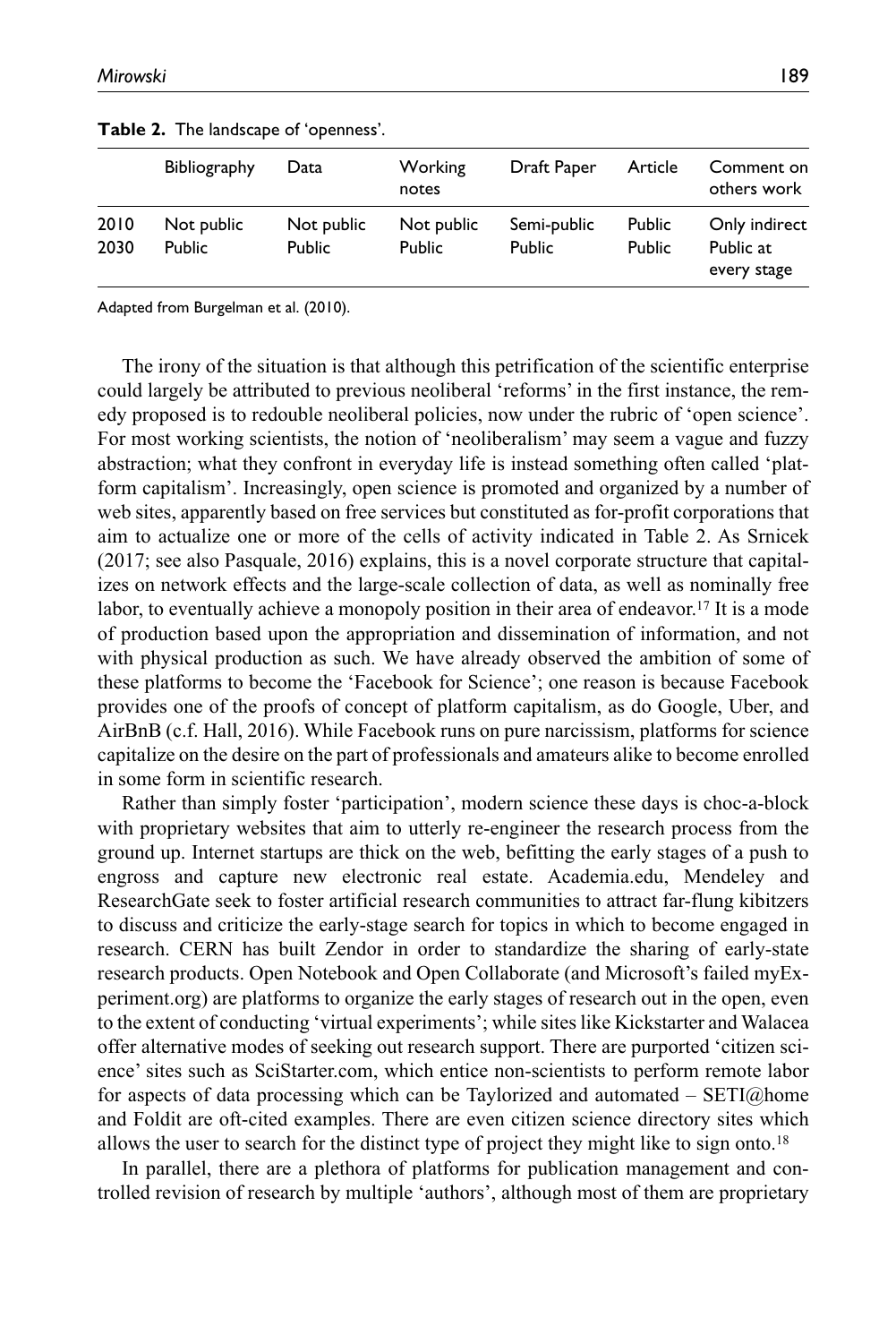and closely held, in contrast with something like the physics pre-publication site arXiv. org. Indeed, in clinical trials, most Contract Research Organizations are built around such proprietary platforms. A burgeoning field of startups foster post-publication platforms to evaluate and otherwise rank papers in various fields using what are dubbed Altmetrics, sometimes combined with collated unpaid reviews, as on the site Faculty of 1000. Firms like Science Exchange, Transcriptic and Emerald Cloud Lab attempt to automate actual (mainly biochemical or clinical) lab procedures online, to better to outsource and fragment the research process, and nominally, to render replication relatively effortless. While different platforms aim to apply the concepts of social media to some restricted subset of the research process – say, the blog-like character of unfocused searching around for topics, early-stage establishment of research protocols, the arrangement of funding, the virtualization of the laboratory, the intermediate stage of manuscript composition and revision, or post-publication evaluation – it does not take much imagination to anticipate that once the market shakes itself out, and one platform eventually comes to dominate its competitors within key segments of certain sciences, Google or some similar corporate entity or some state-supported public/private partnership will come along with its deep pockets, and integrate each segment into one grand proprietary Science 2.0 platform. Who would not then want to own the obligatory online passage point for the bulk of modern scientific research? The science entrepreneur Vitek Trask has already sketched the outlines of one completely integrated online research platform (Trask and Lawrence, 2016). The aptly-named 'Ronin Institute' has proposed another, arguing that 'Open Access and Open Data will make so much more of a difference if we had the same kind of dynamism in the academic and nonprofit sector as we have in the for-profit start-up sector' (Lancaster, 2016). As many of the entrepreneurial protagonists of the reorganization of science admit, Facebook is their lode star and inspiration.

Much of the vision behind Table 2 presupposes that scientific data is *inherently fungible*, once a few pesky obstacles are cleared away. Some outstanding work by Leonelli (2016; Leonelli et al., 2015) has demonstrated that this impression concerning the nature of Open Data is illusory. Partisans of open science love to celebrate the kumbaya of 'data sharing'; Leonelli counters that there is no such thing. Data in the modern context would never venture outside the lab were it not for dedicated curators and their attached data consortia, such as the Open Biology Ontology Consortium (active since 2001). No database ever contains 'everything', and all curators choose what they consider to be the most reliable or representative data. Furthermore, the consortia are irredeemably *political*, in the sense that they legislate the protocols for curators, and promote common objectives and procedural best practices. This involves delicate negotiations between sub-fields, not to mention polyglot curators. Furthermore, if you understand the powerlaw characteristics of the web, curators must necessarily struggle to attract data donors, so they can rapidly grow to be the one or two dominant repositories in their bailiwick. This is the first commandment of platform capitalism. Consequently, curators may have to anticipate uses of the data (and therefore research programs) that may not yet exist, and adjust their procedures accordingly. If they stumble in any of these endeavors, then their repositories may 'fail', as foundations and other funders press their grantees to become self-supporting. Data is what the intermediaries make of it; or as Leonelli writes, these 'data have no fixed information content', and 'data do not have truth-value in and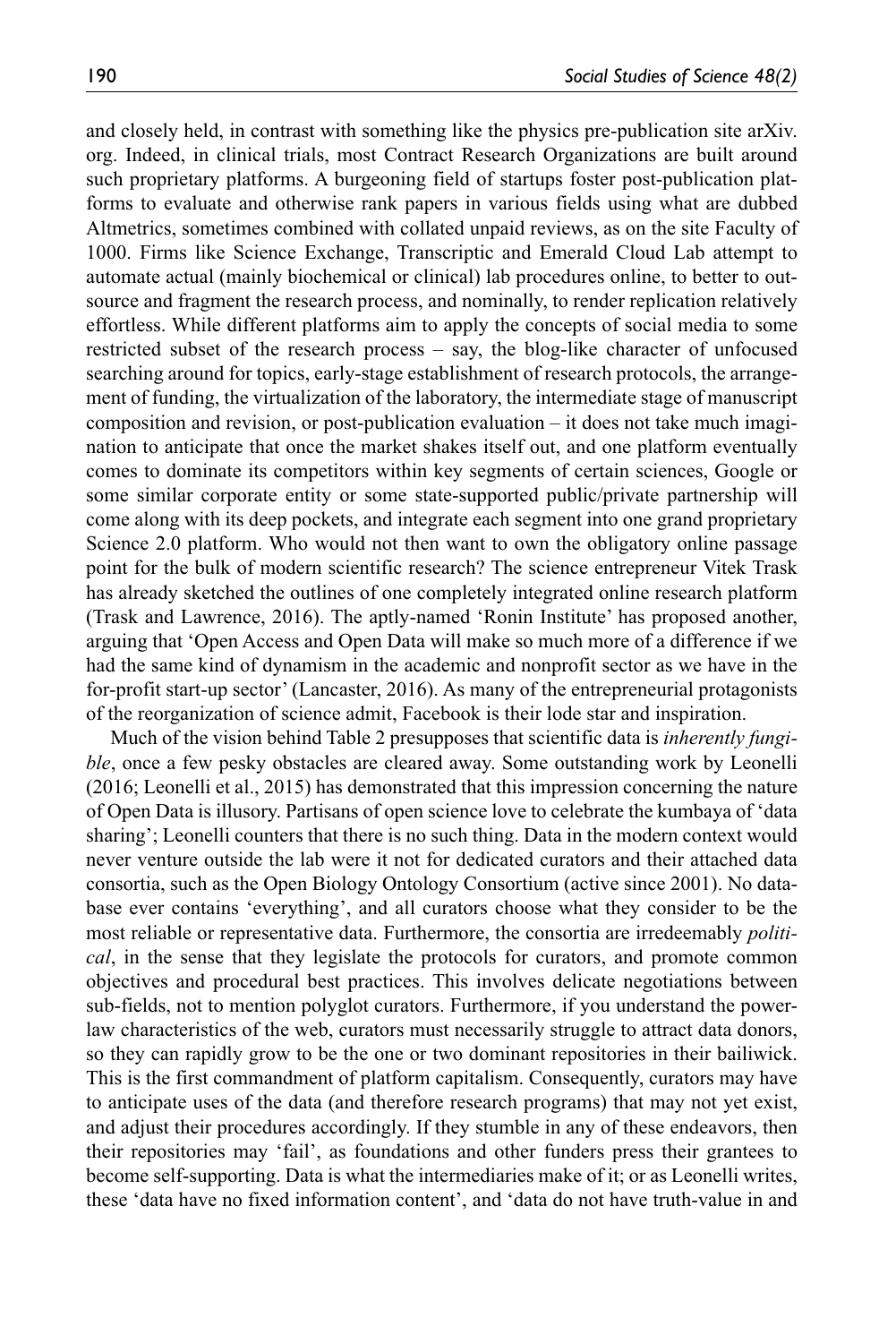of themselves'. The partisans of open science neglect to highlight the extent to which they define what the data actually signifies in Science 2.0, something that should give pause to anyone believing that data is effortlessly separable from its generators and curators.

Readers of Foucault will realize that the key to the process of spreading neoliberalism into everyday life involves recasting the individual into an entrepreneur of the self. Technologies such as Facebook already foster neoliberal notions of what it means to be human amongst teenagers who have never read a page of Friedrich Hayek or political theory in their lives (see Mirowski, 2013: ch. 3; also Gershon, 2017). Novel open science platforms inject neoliberal images of the marketplace of ideas into the scientific community, where participants may not have paid much attention to contemporary political economy. For instance, the programs are all besotted with the notion of complete identification of the *individual* as the locus of knowledge production, to the extent of imposing a unique online identifier for each participant, which links records across the platform and modular projects. The communal character of scientific research is summarily banished. The new model scientist should be building their 'human capital' by flitting from one research project to the next. That scientist is introduced to a quasi-market that constantly monitors their 'net worth' through a range of metrics, scores and indicators: h-index, impact factors, peer contacts, network affiliations, and the like. Regular email notifications keep nagging you to internalize these validations, and learn how to game them to your advantage. No direct managerial presence is required, because one automatically learns to internalize these seemingly objective market-like valuations, and to abjure (say) a tenacious belief in a set of ideas, or a particular research program. All it takes is a little nudge from your friendly online robot.

There is another curious aspect concerning the open science movement which is illuminated by a more general understanding of the neoliberal project. As I have explained elsewhere, neoliberalism is beset with a brace of inherent 'double truths' (Mirowski, 2013: 68–83): 'openness' is never really 'open'; 'spontaneous order' is brought about by strict political regimentation; a movement which extols rationality actively promotes ignorance. The first of these double truths has already been highlighted for the early versions of the open science movement by some perceptive work in science and technology studies (Ritson, 2016). The physics prepublication service arXiv is often praised as a proof of concept for open science; but that just ignores its actual history of conflict and unresolved problems. Founded in 1991, arXiv rapidly became the website of choice, to the extent of receiving 75,000 new texts each year, and providing roughly 1 million fulltext downloads to about 400,000 distinct users every week (Ginsparg, 2011). The growth in arXiv has been linear, attracting papers in mathematics, astrophysics and computer science.

What has been omitted from this litany of success is the extent to which arXiv has not been altogether 'open'. The problems are only hinted at in Ginsparg's (2011) retrospective:

Again, because of cost and labour overheads, arXiv would not be able to implement conventional peer review. Even the minimal filtering of incoming preprints to maintain basic quality control involves significant daily administrative activity. Incoming abstracts are given a cursory glance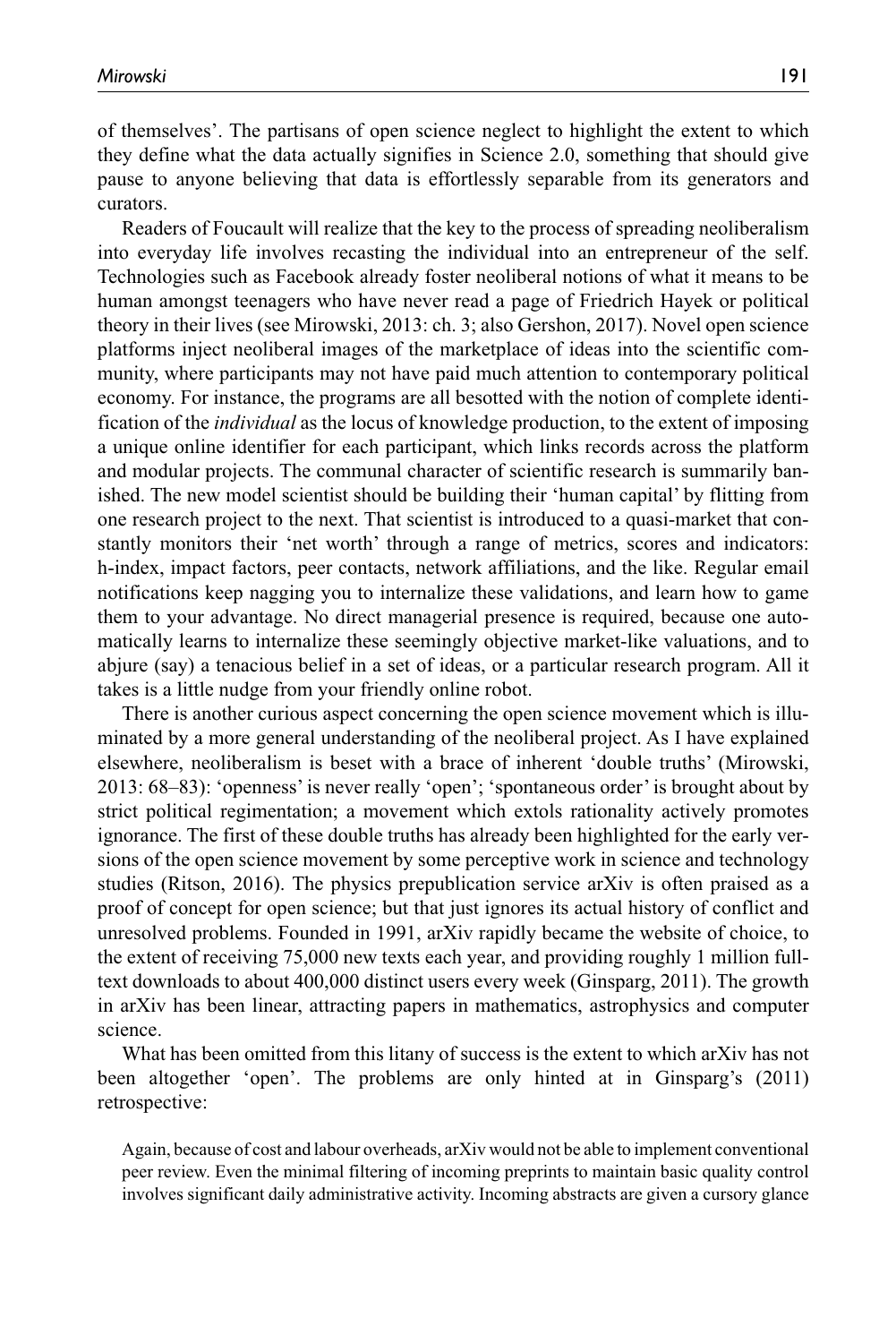by volunteer external moderators for appropriateness to their subject areas; and various automated filters, including a text classifier, flag problem submissions… Moderators, tasked with determining what is of potential interest to their communities, are sometimes forced to ascertain 'what is science?' At this point arXiv unintentionally becomes an accrediting agency for researchers, much as the Science Citation Index became an accrediting agency for journals, by formulating criteria for their inclusion. (p. 147)

Although Ginsparg tries to dismiss this as a mere matter of logistical housekeeping, arXiv has been continually roiled by pressure to act as a validator of legitimate knowledge: that is, to reign in its nominal 'openness'. This problem broke out into the open during the so-called 'string theory wars' in 2005-2007 (Ritson, 2016). In short, arXiv introduced a 'trackback' function in 2005, which enabled authors of blog posts to insert a link for the post on the paper abstract page in arXiv. This is the beginning of integration of arXiv into a larger open science platform characteristic of platform capitalism, linking archive functions to evaluation of ideas. The physics community found itself up in arms to deny this capability to 'crackpots', revealing a fear of integration of blogs into the permanent body of scholarly communication. In effect, there was no acceptable standard to distinguish those who had the right to comment from those who needed to be excluded. The problem was only exacerbated by differing research communities allowing different attitudes to the forms and protocols of debate. There have been repeated attempts to severely restrict the trackback function to prevent the turning of arXiv into a central component of a larger open science platform. The neoliberal response would be: It is not the place of the disciplinary community to decide where openness 'ends'.

Another major inspiration for the open science movement has been online gaming. One need only spend a little time with FoldIt or Mendeley or ResearchGate to realize how the generation that grew up with online gaming might be attracted to these sites. There is now an extensive literature covering the phenomenon of 'gamification' in platform capitalism: that is, the application of design principles learned in the production of online games to tasks not often considered to be games (Hamari et al., 2014; Hammarfelt et al., 2016; Hunicke et al., 2004). Some components of gamification are building in aspects of narrative, personal challenge, fellowship, discovery, expression and submission; many of these motivations are already considered to be aspects of the scientific research process. The central parallel is the reprocessing of research activities into 'reputation', which then becomes a surrogate metric through which one cooperates or competes with other 'players'. Built-in triggers stimulate a desire to improve, and shape your own persona to better conform to the game. Life is treated as precarious in much online gaming, and so the scientific career is rendered precarious for those unwilling to attend to the scores and signals. The mantra of 'openness' thus becomes a synonym for gameplay, and flexibility in responding to market-like signals from the platform. Your own opinions only become actualized when they are channeled into the structured activities permitted by the platform; eventually, truth itself is conflated with quantified scoring.

This brings us full circle, to the 'version' of openness that probably first attracted the attention of those smitten with the movement, namely, the rebellion against the lucrative ownership of existing legacy scientific journals by big corporations such as Elsevier, Springer, Wiley, and Taylor and Francis (Odlyzko, 2015). The rebellion seemed to gain some traction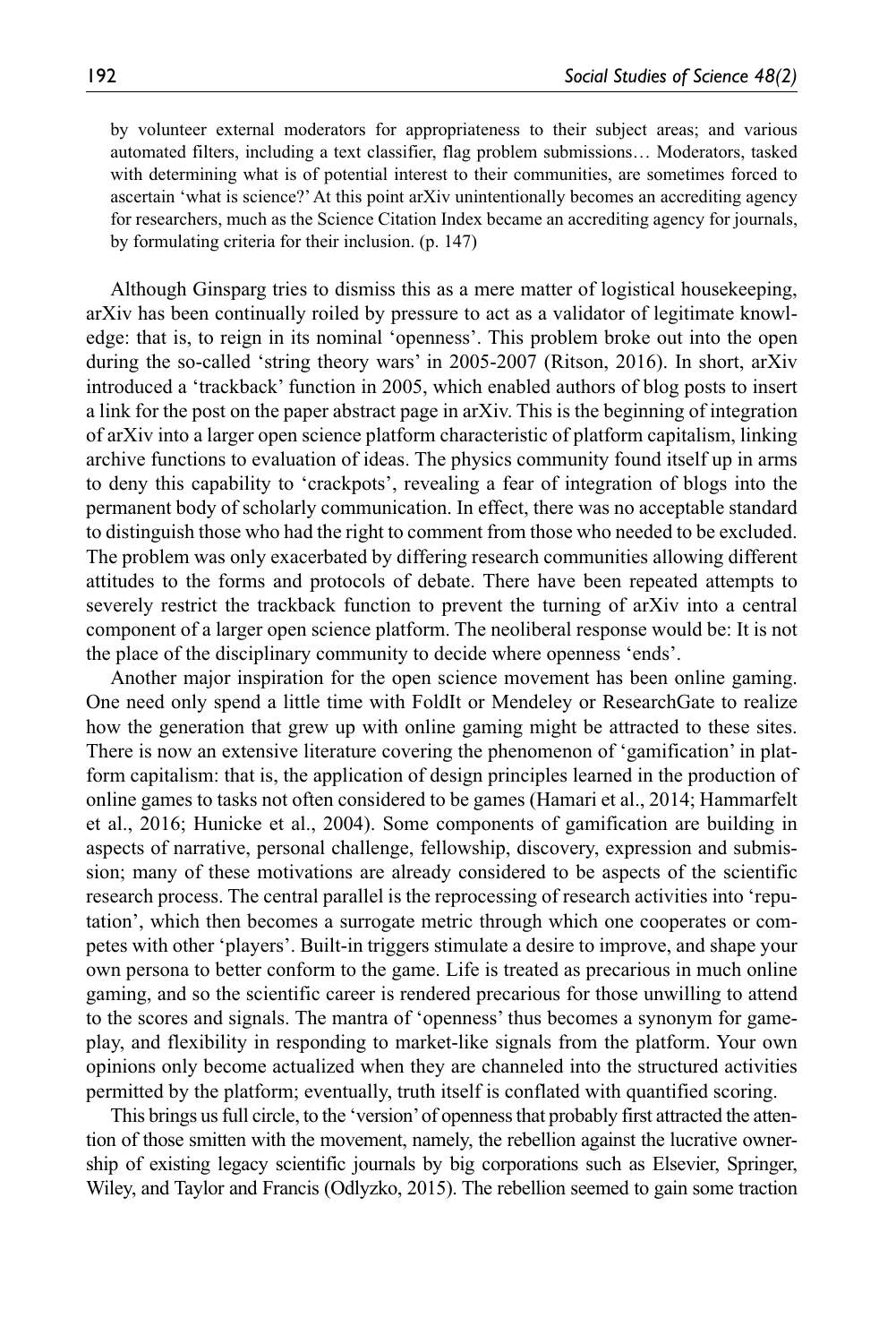with the 2012 attempted boycott of Elsevier journals under the flag of the 'Cost of Knowledge' movement, as well as the initiative to set up dedicated web-based replacements. However, five years on, we can see how both rebellions fared. First, the Cost of Knowledge boycott essentially collapsed, with large proportions of those who pledged their troth returning to publishing with Elsevier (see Heyman et al., 2016). Secondly, all manner of entrepreneurs seized upon the opportunity to start up their own web-based journals, often for-profit, with current cyberspace flooded with a swamp of dubious Potemkin publication ventures. Much like the Occupy movement, the open access movement has become bogged down in the political practicalities of being out-maneuvered by their opponents.

Many observers have come around to the position that so-called open access has morphed into its neoliberal antithesis:

We argue, in part, that open access has served less as an alternative to commercialized academic research than as a moral cover for increasingly neoliberal policies …. Far from a moral force for counteracting the avarice of corporate publishers, open access initiatives have exposed new strategies for raising revenue, such as collecting author-paid Article Publishing Charges (APCs) that range from \$500 to \$5,000 USD [Elsevier *OA*]. The ability of corporate publishers to easily assimilate open access into their profit model merits more attention, especially as open access moves to occupy a dominant position among scholarly communications in digital media. That move manifested in 2013 when the Research Councils UK (RCUK) mandated an implementation policy to make all government-supported research in the United Kingdom freely available online. (Anderson and Squires, 2017)

## **The future is already here**

The notions that any of these open science initiatives exist to render scientific knowledge more accessible to the general public and research more responsive to the wishes of the scientist turns out to be diversionary tactics and irrelevant conceits. Open science is to conventional science as 'online education' is to university education: Neither has as its primary goal serious enlightenment of the citizenry. In reprise of our earlier sections, that is not the problem that open science is directly intended to address. Indeed, it would even be misguided to infer that Science 2.0 is being driven by some technological imperative to 'improve' science in any coherent sense; rather, it seeks to maximize data revelation as a means to its eventual monetization. What is fascinating is that, in the process of attempting to square this circle, many of the prophets of open science unselfconsciously cite Friedrich Hayek and Karl Popper, two early members of the Mont Pelèrin Society most concerned to rethink the politics of knowledge (e.g. Mirowski, 2018; Nielsen, 2012: 37–38). The objective of each and every internet innovation in this area, summarized below in Table 3, is rather to further impose neoliberal market-like organization upon some previously private idiosyncratic practices of an individual scientist. Forget Hayek and the fairytale of 'spontaneous organization'; this New Order is the province of business plans, strategic interventions, creative destruction and the apotheosis of knowledge as commodity. There is a logic to platform capitalism: Radical collaboration deskills the vanishing author, dissolving any coherent notion of 'authorship' (Huebner et al., 2017), and tends inevitably toward monopoly, in the name of profit.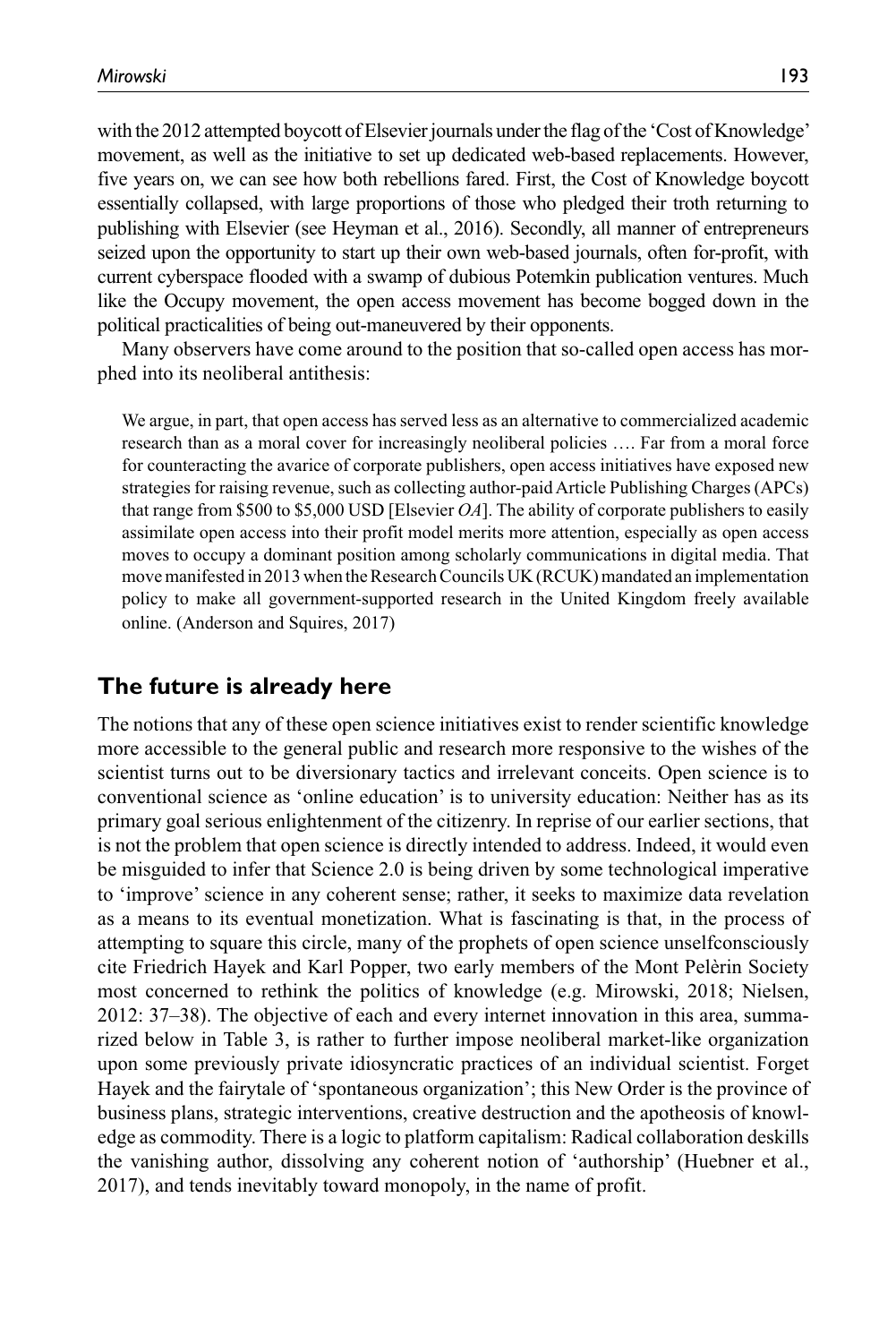|                         | of science platforms.<br>Table 3. The landscape |                       |                         |             |                   |                  |
|-------------------------|-------------------------------------------------|-----------------------|-------------------------|-------------|-------------------|------------------|
| By whom                 | Getting interested                              | Preparatory           | Research protocols      | Writeup     | Publication       | Post-publication |
| Normal                  | Academia.edu; Blogs,                            | Open notebook;        | Emerald Cloud;          | arXiv;      | Frontiers.org;    | Academia.edu;    |
| scientist               | ResearchGate; LinkedIn                          | Mendeley; Colwiz      | Science Exchange        | Zenodo      | ejournals         | Peerj; PubPeer   |
| <b>Funders</b>          | OSSP                                            | Kickstarter; Walacea  | NIH Open source;        | Zenodo; Pub | Altmetrics; F1000 | Open access      |
|                         |                                                 |                       | Hivebench               | management  | Gates platform    | commentary       |
| Competing               | ResearchGate; Twitter                           | Polymath; Mendeley;   | Open data; Pure; EU     | Zenodo;     | Publons; Peerage  | Fac of 1000      |
| scientists              |                                                 | EU OS Cloud           | OS Cloud                | PubPub      | of science        |                  |
| Spectator<br>scientists | <b>Twitter</b> ; Blogs                          | Open collaborate;     | Virtuallabs; Vlab.co.in |             | Thinklab; Open    | Blogs; Clarivate |
|                         |                                                 | <b>ScienceMatters</b> |                         |             | comment           |                  |
| Outsider                | Wilson Ctr CS                                   | SETI@hom; Foldit      | DIY bio; zooniverse     | Publication |                   |                  |
| citizens                |                                                 |                       |                         | managers    |                   |                  |
| Kibitzers               | Twitter                                         |                       | Open source             |             |                   | Blogs            |
|                         |                                                 |                       | software                |             |                   |                  |
|                         |                                                 |                       |                         |             |                   |                  |

| <b>.</b><br>יימול<br>i<br>ï                |  |
|--------------------------------------------|--|
| ׇ֞֓֝׆<br>֧ <del>֓</del> ֪֪֪֪֪֪֪֪֧֪֧֚֓֩֩֓֓׆ |  |
| j                                          |  |
|                                            |  |
|                                            |  |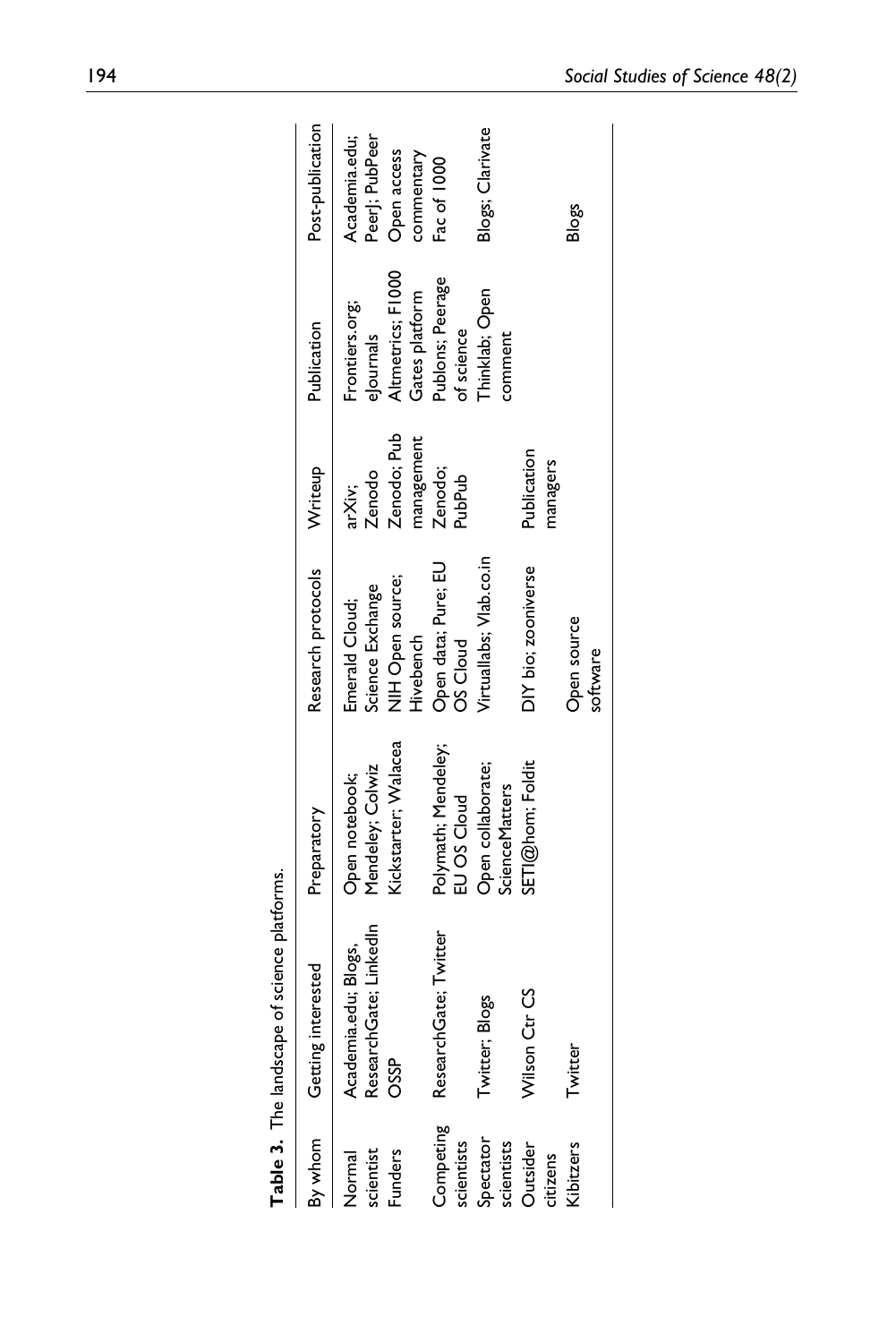What exactly is neoliberal about the incipient electronic manifestation of Science 2.0? Let me survey the possibilities. First off, the proliferation of open research platforms is primarily subordinate to the project of breaking up the research process into relatively separable component segments, in pursuit of their rationalization – which means first and foremost, *cost-cutting*. This happens through the intermediary of deskilling some of the tasks performed (through citizen science or tools like Mechanical Turk) and automating others (publishing AltMetrics, rendering Big Data accessible to Web crawlers, creating virtual labs). Open Notebook permits outsiders to freely kibitz in your project preparations. Capturing freely donated labor which can later be turned into proprietary knowledge products is the analog to capturing freely provided personal data in social media. Hivebench proposes to take data management out of the hands of the scientist. Meanwhile, ScienceMatters seeks to entice scientists to freely donate their datasets, however small, to an opaque data manager. 'Publication' itself becomes fragmented over many different sites promoting radical collaboration. Many schemes exist to quantify or transform the very process of peer review, from Publons (which keeps track of your peer review activity and awards little gold stars, in the shape of 'merits') to Peerage of Science, which actually claims to evaluate the quality of peer reviewing, with cash prizes (see Ravindran, 2016). After the fact, Faculty of 1000 recruits 'thought leaders' to provide post hoc evaluations of already published papers (although there is no attempt to prevent ghost authorship of reports). Each of these platforms occupies a single cell in our table of the fragmentation of open science.

The extreme disembodiment of knowledge has been enshrined at MIT in a platform dubbed PubPub. It imagines that anything  $-$  a bit of data, some text, an image, an equation – can be entered into a mega-platform, each identified by an appended DOI. Call each of these entities a 'blob'. Then anyone (the Media Lab suggests 'data-driven citizen science') can sign on to the system, connecting blobs to other blobs in unbounded permutations. This is called a 'collaboration'; although that is perhaps misleading, because the 'author' has entirely disappeared and there is no finality to 'publication'. All you have is one big blob, like some 1950s sci-fi nightmare.

Thus Science 2.0 constitutes the progressive removal of autonomy from the research scientist. Indeed, 'ghost authorship' is the natural outcome of open science. Neoliberal science disparages scientists who remain in the rut of their own chosen disciplinary specialty or intellectual inspiration; what is required these days are flexible workers who can drop a research project at a moment's notice and turn on an interdisciplinary dime, in response to signals from the Market. The short-term nature of science funding, as embodied in Kickstarter or recent innovations by the NIH, simply expresses this imperative. Second, the selling point of many of these platforms is not just providing direct services to the scientist involved; at every stage of research, they provide external third parties with the capacities for evaluation, validation, branding and monitoring of research program. This is the very essence of the new model of platform capitalism. Their nominal 'openness' constitutes the ideal setup for near real-time surveillance of the research process, a Panopticon of Science, something that can be turned around and sold in the very same sense that Facebook provides real-time surveillance of consumer behavior. Third, the paladins of Science 2.0 have moved far beyond quotidian concerns of appropriation of individual bits of intellectual property, like patents. What they have learned (as have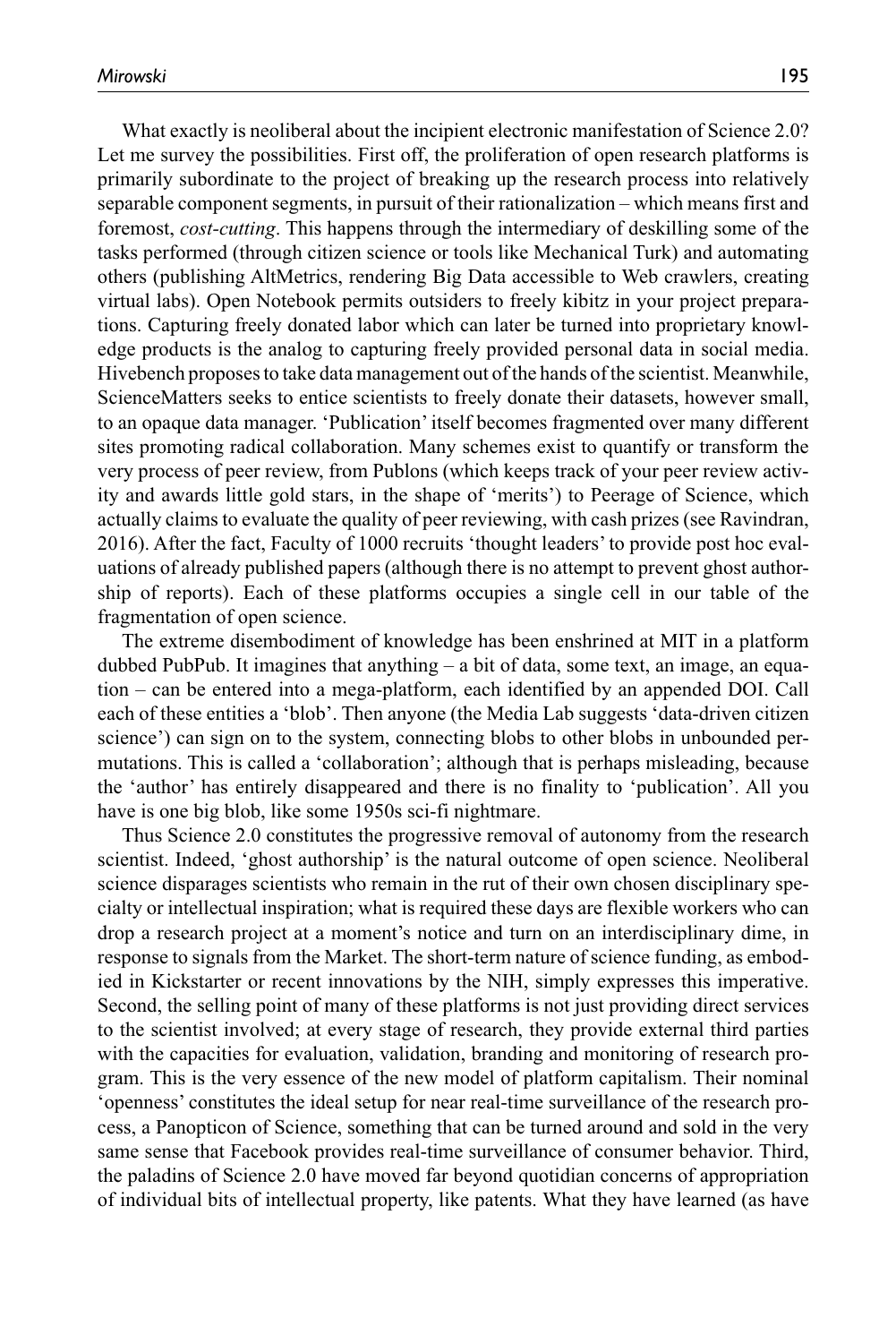

**Figure 5.** US Patent #9430468.

Microsoft, Google, Uber and others) is that the company that controls the platform is the company that eventually comes to dominate the industry. Microsoft has learned to live with Open Source; Amazon leases out cloud computing, Google 'gives away' Google Scholar (Newfield, 2013). The future king of Science 2.0 will not be a mere patent troll, living as a parasite off companies who actually work the patents; it will not be perturbed by a few mandatory Open Data archives here and there, or some nominal government requirement of open publication. Instead, it will be the obligatory passage point for any commercial entity that wants to know where the research front of any particular science is right now, and that must be paid to influence and control that front.

This race to be the King of Platforms that controls the future of open science is already happening. As Table 3 demonstrates, the future is already upon us.

This dream of an Uberization of science is much further along than most people realize. While some academics spin their visions of sugarplum in the air, various big players are positioning themselves to package together all the functions in Table 3 into one big proprietary platform. On August 30, 2016, the US Patent Office issued US Patent #9430468 entitled, 'Online peer review and method'. The owner of the patent is none other than the for-profit mega-publisher Elsevier. The essential gist of the patent is to describe the process of a peer review being organized and effectuated on a computer program, as in Figure 5.

Of course, it would be the height of hubris to expect to appropriate the entire concept of peer review as intellectual property, but perhaps that was not really the aim of Elsevier. The Patent Office rejected this patent at least three times, but under the unlimited do-over rule in US law, Elsevier kept narrowing the claims until the stipulation passed muster. It does include an automated 'waterfall process' in which the rejected paper is immediately turned around to be submitted to another journal in a recommended sequence. It is also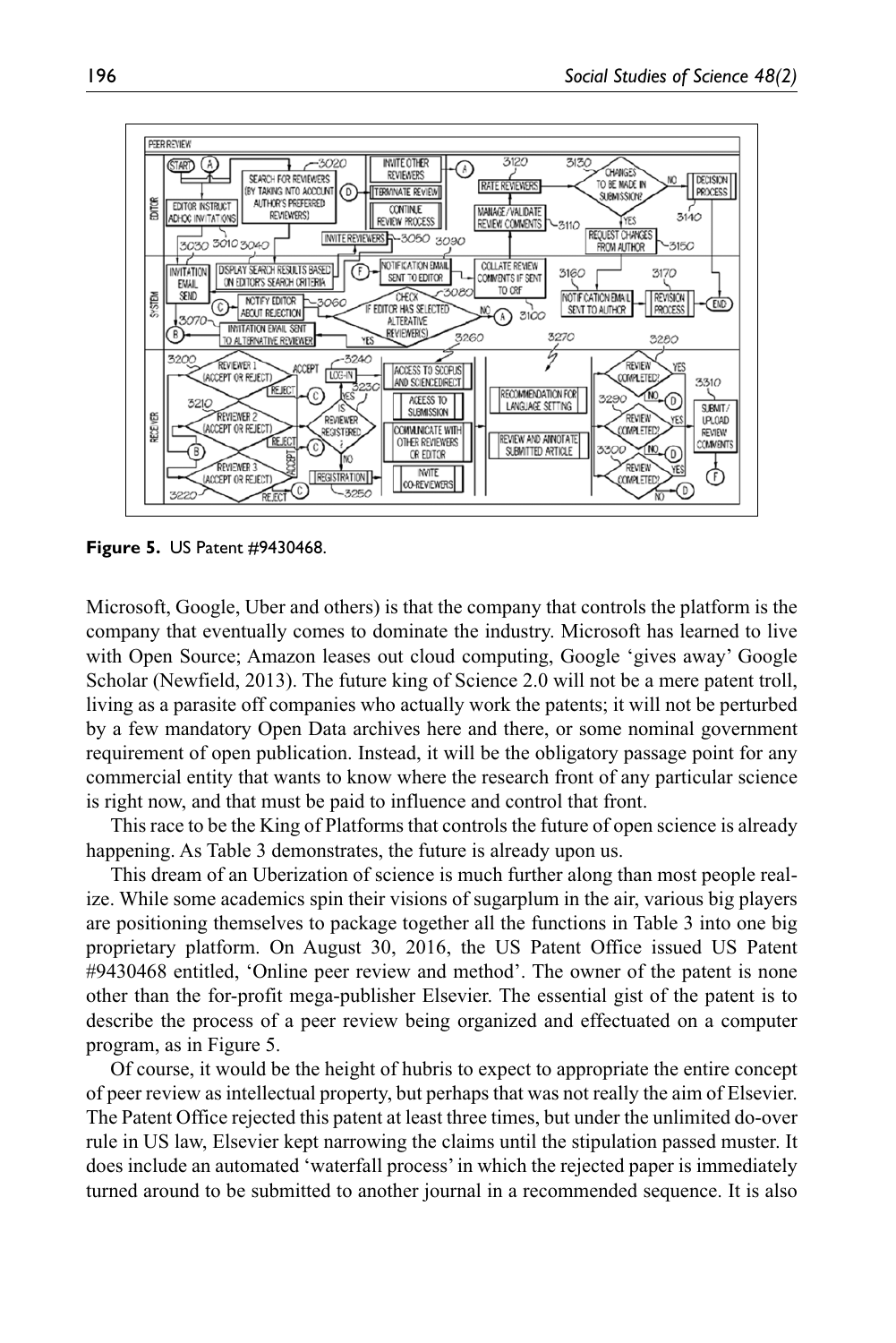compatible with a variety of different formats of 'reviewer' inputs. One might regard this not so much as a stand-alone automated peer review device as a manuscript submission manager to be marketed to certain institutions, such as for-profit publications managers (Hinchliffe, 2017; see also Sismondo, 2009).

In the brave new world of open science, platform inputs might take many forms. Some researchers are already exploring automated peer review: using a natural language generator to produce plausible research reports, and using some more unconventional evaluation inputs (Bartoli et al., 2016). One of the inputs has been constructed with an eye toward the crisis of replicability: taking standardized datasets and research protocols and conducting automated replication with robot labs. Far from being science fiction, there are already two for-profit firms, Transcriptic and Emerald Cloud Lab, positioning themselves to provide this service in a more automated and streamlined open science platform (Wykstra, 2016).

But the real shape of Science 2.0 is only being tracked in the business press. Once one is equipped with a roster of component modules of open science, then one learns to look for the grand wave of consolidation going on in platform capitalism. First, in 2016, the owner of Web of Science spun off that unit to purchase by a private equity firm, where it was renamed 'Clarivate Analytics'. Then, in 2017, Clarivate bought Publons, with the justification that it would now be able to sell science funders and publishers 'new ways of locating peer reviewers, finding, screening and contacting them' (Van Noorden, 2017). In the meantime, Elsevier first purchased Mendeley (a Facebook-style sharing platform) in 2016, then followed that by swallowing the Social Science Research Network, a preprint service with strong representation in the social sciences (Pike, 2016). In 2017 it purchased Berkeley Economic Press, as well as Hivebench and Pure; Elsevier now claims to be the second largest publisher of 'open access' articles in the world. In 2017, the corporation F1000, which owns and operates the platform associated with Faculty of 1000, partnered with both the Gates Foundation and Wellcome Open Research to consolidate open peer review and publication of medical research under a single platform structure, the better to integrate upstream funders with publication outlets (Enserink, 2017). Here we observe nominally philanthropic foundations collaborating with forprofit firms to build the One Platform to Rule Them All.

It is clearly a race to fill a horizontal or diagonal row in the Bingo card of Figure 3. The future of platform capitalism in science depends upon it.

#### **Acknowledgements**

I would like to express my gratitude to Yarden Katz for his suggestions, the referees for useful observations, and the participants at the 2017 Boston meeting of the 4S for their comments. All gaffes are solely my own.

#### **Notes**

- 1. See [www.openscienceprize.org.](www.openscienceprize.org) The six teams further engage in further competition for a single prize of \$230K, which hardly matches more conventional big science grant amounts. The final winner was announced in March 2017.
- 2. See<http://www.pbs.org/show/crowd-cloud/>
- 3. See [http://www.teresascassa.ca/index.php?option=com\\_k2&view=item&id=235:us-law](http://www.teresascassa.ca/index.php?option=com_k2&view=item&id=235:us-law-clears-way-for-use-of-citizen-science-by-government&Itemid=81)[clears-way-for-use-of-citizen-science-by-government&Itemid=81](http://www.teresascassa.ca/index.php?option=com_k2&view=item&id=235:us-law-clears-way-for-use-of-citizen-science-by-government&Itemid=81)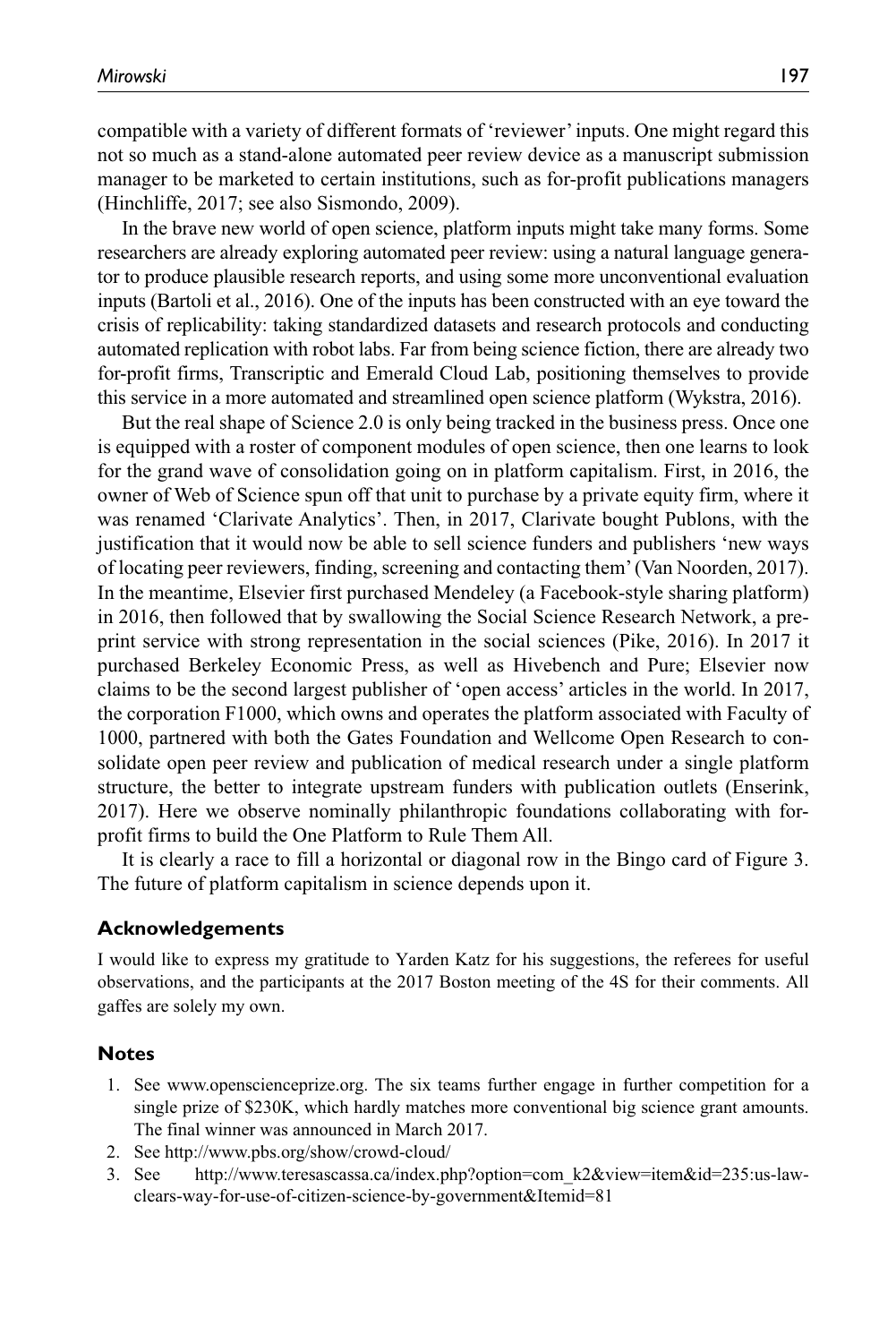- 4. See <http://www.g8.utoronto.ca/science/130613-science.html>. This includes the ominous statement, 'To ensure successful adoption by scientific communities, open scientific research data principles will need to be underpinned by an appropriate policy environment, including recognition of researchers fulfilling these principles, and appropriate digital infrastructure'.
- 5. A Dutch infomercial promoting open science is available at: [https://www.youtube.com/](https://www.youtube.com/watch?v=fxHmi5omhj4) [watch?v=fxHmi5omhj4](https://www.youtube.com/watch?v=fxHmi5omhj4)
- 6. See [https://ec.europa.eu/digital-single-market/en/news/open-innovation-open-science-open](https://ec.europa.eu/digital-single-market/en/news/open-innovation-open-science-open-world-vision-europe)[world-vision-europe](https://ec.europa.eu/digital-single-market/en/news/open-innovation-open-science-open-world-vision-europe)
- 7. The description of regime changes was first broached in my *ScienceMart* (Mirowski, 2011). See also Forman (2007, 2012).
- 8. For discussions of 'radically collaborative science', see (Huebner et al., 2017; Winsberg et al., 2014); for 'platform capitalism' see (Pasquale, 2016; Srnicek, 2017); for the definitions of platforms in media studies, see (Gillespie, 2010; Helmond, 2015); and for neoliberalism in science, see (Lave, 2012; Lave et al., 2010; Mirowski, 2011).
- 9. See Austin et al. (2004) for the announcement.
- 10. See [http://evotec.sissy.bgcc.at/archive/en/Press-releases/2012/NIH-awards-major-contract](http://evotec.sissy.bgcc.at/archive/en/Press-releases/2012/NIH-awards-major-contract-to-Evotec-to-Manage-and-Operate-a-Small-Molecule-Repository/2306/1)[to-Evotec-to-Manage-and-Operate-a-Small-Molecule-Repository/2306/1](http://evotec.sissy.bgcc.at/archive/en/Press-releases/2012/NIH-awards-major-contract-to-Evotec-to-Manage-and-Operate-a-Small-Molecule-Repository/2306/1)
- 11. <http://retractionwatch.com/>. See Marcus and Oransky (2014) and, in this journal, Didier and Guaspare-Cartron (2018).
- 12. On the drawbacks of using Thomson Reuters statistics, see Mirowski (2011: 267–270).
- 13. More recently, Nielsen admitted that some recent open science projects have failed, because many projects have resorted to 'unconventional means for conventional ends'; the solution is the neoliberal precept to 'change the incentives'. See [https://www.ted.com/talks/](https://www.ted.com/talks/michael_nielsen_open_science_now/discussion) [michael\\_nielsen\\_open\\_science\\_now/discussion](https://www.ted.com/talks/michael_nielsen_open_science_now/discussion)
- 14. For some sources, see Hammarfelt et al., 2016; Lehrer, 2010; Lin, 2012; Nielsen, 2012; Oransky and Marcus, 2016; Trask and Lawrence, 2016; Weinberger, 2012.
- 15. Long after I had begun this research project, I was shocked to discover one of these projects as my own university: <https://www.youtube.com/watch?v=enohoM6cBww>
- 16. There is a massive literature debating the doctrines and history of neoliberalism; something we simply must pass by in this context. For a detailed discussion of neoliberal politics and economics, see Mirowski (2013). For neoliberal science, see Kansa (2014), Pinto (2015), Tyfield (2013), Lave et al. (2010) and relevant chapters in Tyfield et al. (2017).
- 17. Srnicek (2017) helpfully breaks down platforms into different formats for extracting revenue. There is a large literature in media studies which deals in detail with the structure of internet platforms: see Helmond (2015) and Plantin et al. (2018).
- 18. For some general examples, see <https://ccsinventory.wilsoncenter.org/>and [https://scistarter.](https://scistarter.com/) [com/](https://scistarter.com/)

## **ORCID iD**

Philip Mirowski **iD** <https://orcid.org/0000-0002-0261-8934>

## **References**

Anderson T and Squires D (2017) Open access and the theological imagination. *Digital Humanities Quarterly* 11(4).

Austin CP, Brady LS, Insel TR, et al. (2004) NIH molecular libraries initiative. *Science* 306(5699): 1138–1139.

Baker M and Penny D (2016) Is there a reproducibility crisis? *Nature* 533: 452–453.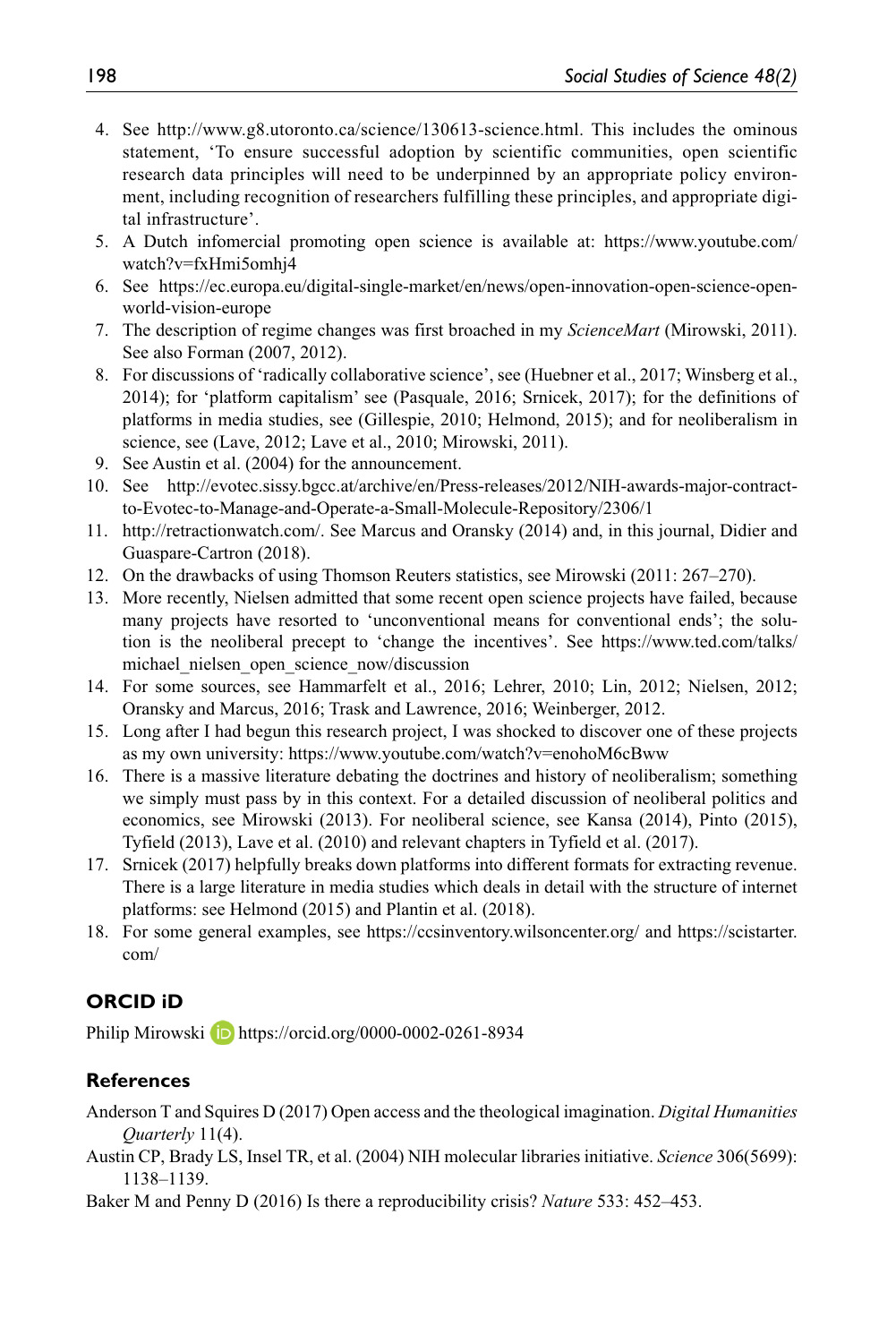- Banobi J, Branch TA and Ray H (2011) Do rebuttals affect future science? *Ecosphere* 2(3): Article 37.
- Bartoli A, DeLorenzo A, Medvet E, et al. (2016) Your paper has been accepted, rejected, or whatever: Automatic generation of scientific paper reviews. In: *International conference on availability, reliability, and security, Salzburg*, 31 August–2 September 2016, 19–28. Cham: Springer.
- Brown W (2015) *Undoing the Demos*. New York: Zone Books.
- Burgelman J-C, Osimo D and Bogdanowicz M (2010) Science 2.0 (change will happen …). *First Monday*, volume 15, issue 7. Available at: [http://firstmonday.org/ojs/index.php/fm/article/](http://firstmonday.org/ojs/index.php/fm/article/view/2961/2573) [view/2961/2573](http://firstmonday.org/ojs/index.php/fm/article/view/2961/2573)
- Cavalier D and Kennedy E (2016) *The Rightful Place of Science: Citizen Science*. Tempe, AZ: Arizona Consortium for Science, Policy and Outcomes.
- CNRS (2016) Open science in a digital republic (Open Edition Books). Available at: [http://books.](http://books.openedition.org/oep/1647) [openedition.org/oep/1647](http://books.openedition.org/oep/1647) (accessed 8 March 2018).
- Daley MF and Glanz JM (2011) Straight talk about vaccination. *Scientific American*, 1 September. Available at: <http://www.scientificamerican.com/article/straight-talk-about-vaccination/> (accessed 1 March 2018).
- Daston L (1994) Historical epistemology. In: Chandler JK, Davidson AI and Harootunian HD (eds) *Questions of Evidence: Proof, Practice, and Persuasion across the Disciplines*. Chicago, IL: University of Chicago Press, 282–289.
- Dewey J (1927) *The Public and Its Problems*. New York: Holt.
- Dewey J (1984) *The Later Works, 1925–1953*, volume 5. Carbondale, IL: Southern Illinois University Press.
- Didier E and Guaspare-Cartron C (2018) The new watchdogs' vision of science: A roundtable with Ivan Oransky (Retraction Watch) and Brandon Stell (PubPeer). *Social Studies of Science* 48(1): 165–167.
- Economist (2013) How science goes wrong, 19 October. Available at: [https://www.economist.](https://www.economist.com/news/leaders/21588069-scientific-research-has-changed-world-now-it-needs-change-itself-how-science-goes-wrong) [com/news/leaders/21588069-scientific-research-has-changed-world-now-it-needs-change](https://www.economist.com/news/leaders/21588069-scientific-research-has-changed-world-now-it-needs-change-itself-how-science-goes-wrong)[itself-how-science-goes-wrong](https://www.economist.com/news/leaders/21588069-scientific-research-has-changed-world-now-it-needs-change-itself-how-science-goes-wrong) (accessed 8 March 2018).
- Effective Altruism Global (2016) The replication crisis. Available at: [http://library.fora.](http://library.fora.tv/2016/08/06/the_replication_crisis) tv/2016/08/06/the replication crisis (accessed 8 March 2018).
- Eisen M and Vosshall LB (2016) Coupling pre-prints and post-publication peer review for fast, cheap, fair, and effective science publishing. *Asapbio*, 5 February. Available at: [http://asap](http://asapbio.org/coupling-pppr)[bio.org/coupling-pppr](http://asapbio.org/coupling-pppr) (accessed 4 March 2018).
- Enserink M (2016) In dramatic statement, European leaders call for 'immediate' open access to all scientific papers by 2020. *Science News*, 27 May. Available at: [http://www.sciencemag.](http://www.sciencemag.org/news/2016/05/dramatic-statement-european-leaders-call-immediate-open-access-all-scientific-papers) [org/news/2016/05/dramatic-statement-european-leaders-call-immediate-open-access-all](http://www.sciencemag.org/news/2016/05/dramatic-statement-european-leaders-call-immediate-open-access-all-scientific-papers)[scientific-papers](http://www.sciencemag.org/news/2016/05/dramatic-statement-european-leaders-call-immediate-open-access-all-scientific-papers)
- Enserink M (2017) Science funders plunge into publishing. *Science*, 31 March, 1357.
- Fanelli D (2012) Negative results are disappearing from most disciplines and countries. *Scientometrics* 90(3): 891–904.
- Fanelli D (2013) Why growing retractions are (mostly) a good sign. *PLoS Medicine* 10(12): e1001563.
- Fang FC, Casadevall A and Morrison R (2011) Retracted science and the retraction index. *Infection and Immunity* 79(10): 3855–3859.
- Forman P (2007) The primacy of science in modernity, of technology in postmodernity, and ideology in the history of technology. *History and Technology* 23(1–2): 1–152.
- Forman P (2012) On the historical forms of knowledge production and curation. *Osiris* 27: 56–97.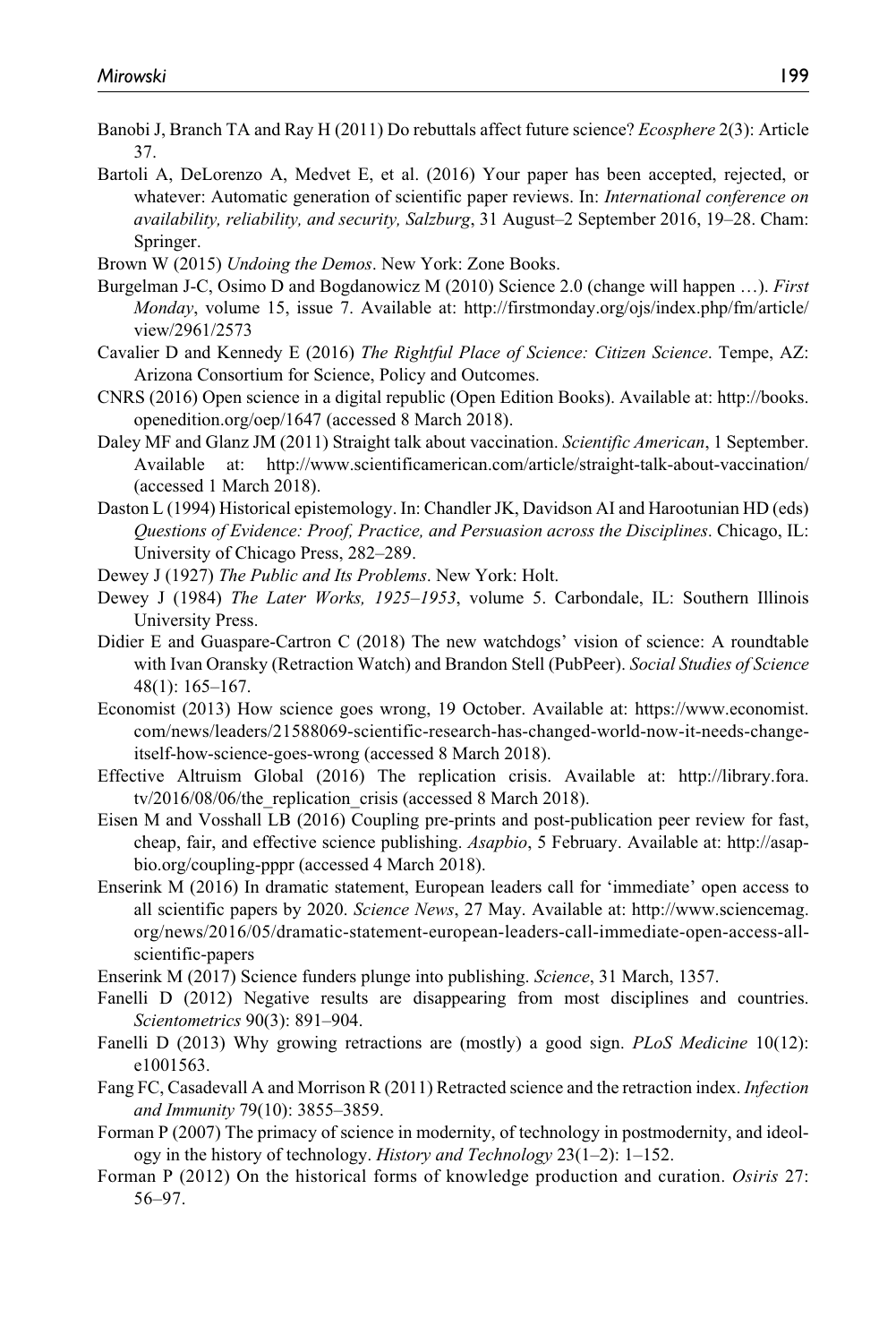- Funk C and Rainie L (2015) Public opinion about food. *Pew Research Center*. Available at: [http://](http://www.pewinternet.org/2015/07/01/chapter-6-public-opinion-about-food/) [www.pewinternet.org/2015/07/01/chapter-6-public-opinion-about-food/](http://www.pewinternet.org/2015/07/01/chapter-6-public-opinion-about-food/) (accessed 1 March 2018).
- Gauchat G (2012) Politicization of science in the public sphere. *American Sociological Review* 77: 167–187.
- Gauchat G (2015) The political context of science in the United States: Public acceptance of evidence-based policy and science funding. *Social Forces* 94(2): 723–742.
- Gershon I (2017) The quitting economy. *Aeon*, 26 July. Available at: [https://aeon.co/essays/how](https://aeon.co/essays/how-work-changed-to-make-us-all-passionate-quitters)[work-changed-to-make-us-all-passionate-quitters](https://aeon.co/essays/how-work-changed-to-make-us-all-passionate-quitters) (accessed 4 March 2018).
- Gillespie T (2010) The politics of platforms. *New Media & Society* 12(3): 347–364.
- Ginsparg P (2011) ArXiv at 20. *Nature* 476(7359): 145–147.
- Grand A, Wilkinson C, Bultitude K, et al. (2012) Open science: A new "trust technology"? *Science Communication* 34(5): 679–689.
- Hacking I (1992) 'Style' for historians and philosophers. *Studies in History and Philosophy of Science Part A* 23(1): 1–20.
- Hall G (2016) *The Uberfication of the University*. Minneapolis, MN: University of Minnesota Press.
- Hamari J, Koivisto J and Sarsa H (2014) Does gamification work? A literature review of empirical studies on gamification. In: *Proceedings of the 47th Hawaii international conference on system science*, Waikoloa, HI, 6–9 January, 3025–3034. New York: IEEE.
- Hammarfelt B, de Rijcke S and Rushforth A (2016) Quantified academic selves: The gamification of research through social networking services. *Information Research* 21(2).
- Hearn A (2016) A war over measure? Toward a political economy of research metrics. *The Royal Society*. Available at: <https://youtu.be/srN1cFQAu6c>(accessed 8 March 2018).
- Helmond A (2015) The platformization of the web: Making web data platform ready. *Social Media + Society* 1(2): 1–11.
- Heyman T, Moors P and Storms G (2016) On the cost of knowledge: Evaluating the boycott against Elsevier. *Frontiers in Research Metrics and Analytics* 1(7). DOI: 10.3389/frma.2016.00007.
- Hinchliffe LJ (2017) Making a few Elsevier predictions. Available at: [https://lisahinchliffe.](https://lisahinchliffe.com/2017/02/06/elsevier-predictions/) [com/2017/02/06/elsevier-predictions/](https://lisahinchliffe.com/2017/02/06/elsevier-predictions/) (accessed 4 March 2018).
- Huebner B, Kukla R and Winsberg E (2017) Making an author in radically collaborative research. In: Boyer T, Mayo-Wilson C and Weisberg M (eds) *Scientific Collaboration and Collective Knowledge: New Essays*. Oxford: Oxford University Press, 95–116.
- Hunicke R, LeBlanc M and Zubek R (2004) MDA: A formal approach to game design. In: *Proceedings of the AAAI workshop on challenges in game AI*, Palo Alto, CA. Available at: <https://www.cs.northwestern.edu/~hunicke/MDA.pdf>
- Ioannidis J (2005) Why most published research findings are false. *PLoS Medicine* 2(8): e124.
- Ioannidis J (2014) How to make more published research true. *PLoS Medicine* 11(10): e1001747.
- Kansa E (2014) It's the neoliberalism, stupid: Why instrumentalist arguments for open access, open data, and open science are not enough. Available at: [http://blogs.lse.ac.uk/impactof](http://blogs.lse.ac.uk/impactofsocialsciences/2014/01/27/its-the-neoliberalism-stupid-kansa/)[socialsciences/2014/01/27/its-the-neoliberalism-stupid-kansa/](http://blogs.lse.ac.uk/impactofsocialsciences/2014/01/27/its-the-neoliberalism-stupid-kansa/) (accessed 8 March 2018).
- King T (2014) Can open science help patients and save pharma? Available at: [https://opensource.](https://opensource.com/health/14/6/can-open-science-help-patients-and-save-pharma) [com/health/14/6/can-open-science-help-patients-and-save-pharma](https://opensource.com/health/14/6/can-open-science-help-patients-and-save-pharma) (accessed 8 March 2018).
- Kornfeld D and Titus S (2016) Stop ignoring misconduct. *Nature* 537(7618): 29–30.
- Krohn T (2012) Disruptive innovation in pharma Time to get on board! *The Conference Forum*,

11 October. Available at: [http://theconferenceforum.org/disruptive-innovations/disruptive](http://theconferenceforum.org/disruptive-innovations/disruptive-innovation-in-pharma-time-to-get-on-board/)[innovation-in-pharma-time-to-get-on-board/](http://theconferenceforum.org/disruptive-innovations/disruptive-innovation-in-pharma-time-to-get-on-board/) (accessed 1 March 2018).

Lancaster A (2016) Open science and its discontents. *Ronin Institute*. Available at: [http://roninin](http://ronininstitute.org/open-science-and-its-discontents/1383/)[stitute.org/open-science-and-its-discontents/1383/](http://ronininstitute.org/open-science-and-its-discontents/1383/) (accessed 4 March 2018).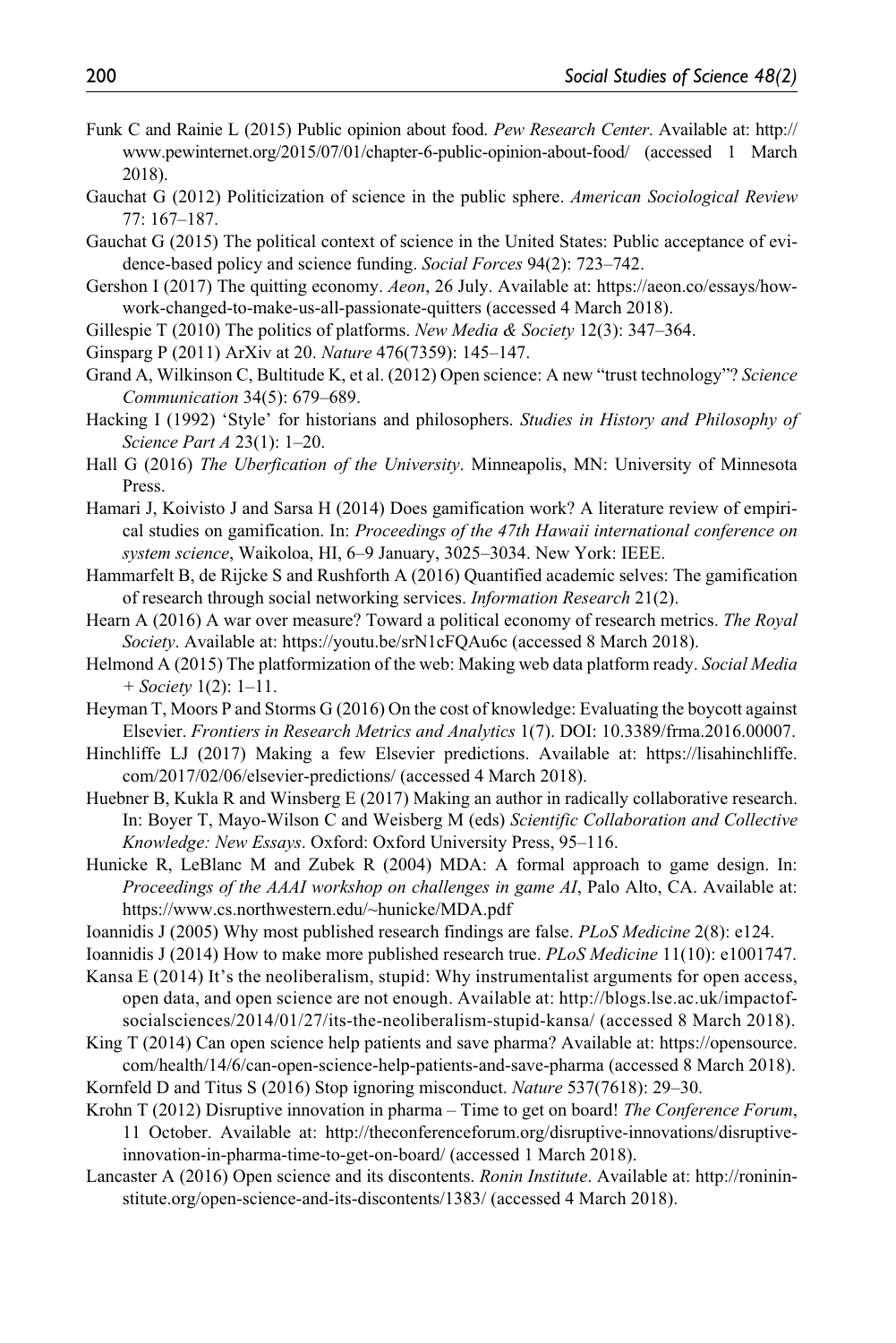- Lave R (2012) Neoliberalism and the production of environmental knowledge. *Environment and Society* 3(1): 19–38.
- Lave R, Mirowski P and Randalls S (2010) Introduction: STS and neoliberal science. *Social Studies of Science* 40(5): 659–675.
- Lehrer J (2010) The truth wears off. *The New Yorker*, 13 December, 52–57.
- Leonelli S (2016) *Data-Centric Biology*. Chicago, IL: University of Chicago Press.
- Leonelli S, Spichtinger D and Prainsack B (2015) Sticks and carrots: Encouraging open science at its source. *Geo* 2(1): 12–16.
- Lin T (2012) Cracking open the scientific process. *The New York Times*, 16 January.
- Marcus A and Oransky I (2014) What studies of retraction tell us. *Journal of Microbiology & Biology Education* 15(2): 151–154.
- Maurer S (2007) Open source drug discovery: Finding a niche (or maybe several). *UMKC Law Review* 76: 405–435.
- Mirowski P (2004a) *The Effortless Economy of Science?* Durham, NC: Duke University Press.
- Mirowski P (2004b) The scientific dimensions of social knowledge and their distant echoes in 20th century American philosophy of science. *Studies in the History and Philosophy of Science Part A* 35(2): 283–326.
- Mirowski P (2011) *Science-Mart: Privatizing American Science*. Cambridge, MA: Harvard University Press.
- Mirowski P (2013) *Never Let a Serious Crisis Go to Waste: How Neoliberalism Survived the Financial Meltdown*. London: Verso Books.
- Mirowski P (2018) Hell is truth seen too late. *Zilsel* 13(3).
- Mody C (2011) Climbing the hill: Seeing (and not seeing) epochal breaks from multiple vantage points. In: Nordmann A, Radder H and Schiemann G (eds) *Science Transformed? Debating Claims of an Epochal Break*. Pittsburgh, PA: University of Pittsburgh Press, 54–65.
- Mullard A (2017) 2016 FDA drug approvals. *Nature Reviews Drug Discovery* 16(2): 73–76.
- Newfield C (2013) Corporate open source. *Radical Philosophy* 181: 6–11.
- Nielsen M (2012) *Reinventing Discovery: The New Era of Networked Science*. Princeton, NJ: Princeton University Press.
- Odlyzko A (2015) Open access, library and publisher competition, and the evolution of general commerce. *Evaluation Review* 39: 130–163.
- OECD (2015) *Making open science a reality*. Science, Technology and Industry Policy paper no. 25, 15 October. Paris: OECD.
- Oransky I and Marcus A (2016) The integrity of science II: Two cheers for the retraction boom. *The New Atlantis* 49: 41–45.
- Oreskes N and Conway E (2011) *Merchants of Doubt: How a Handful of Scientists Obscured the Truth on Issues from Tobacco Smoke to Global Warming*. New York: Bloomsbury.
- Pasquale F (2016) Two narratives of platform capitalism. *Yale Law and Policy Review* 35: 309– 319.
- Pike GH (2016) Elsevier buys SSRN: What it means for scholarly publication. *Information Today* 33(6). Available at: [http://www.infotoday.com/it/jul16/Pike--Elsevier-Buys-SSRN--What-It-](http://www.infotoday.com/it/jul16/Pike--Elsevier-Buys-SSRN--What-It-Means-for-Scholarly-Publication.shtml)[Means-for-Scholarly-Publication.shtml](http://www.infotoday.com/it/jul16/Pike--Elsevier-Buys-SSRN--What-It-Means-for-Scholarly-Publication.shtml) (accessed 8 March 2018).
- Pinto MF (2015) Tensions in agnotology: Normativity in the studies of commercially driven ignorance. *Social Studies of Science* 45(2): 294–315.
- Piper A (2017) Is open science a neo-liberal tool? Here's why not. *TXTLAB*, 22 February. Available at: <https://txtlab.org/2017/02/is-open-science-a-neo-liberal-tool-heres-why-not/>(accessed 4 March 2018).
- Plantin J-C, Lagoze C, Edwards P, et al. (2018) Infrastructure Studies meet platform studies in the age of Google and Facebook. *New Media & Society* 20(1): 293–310.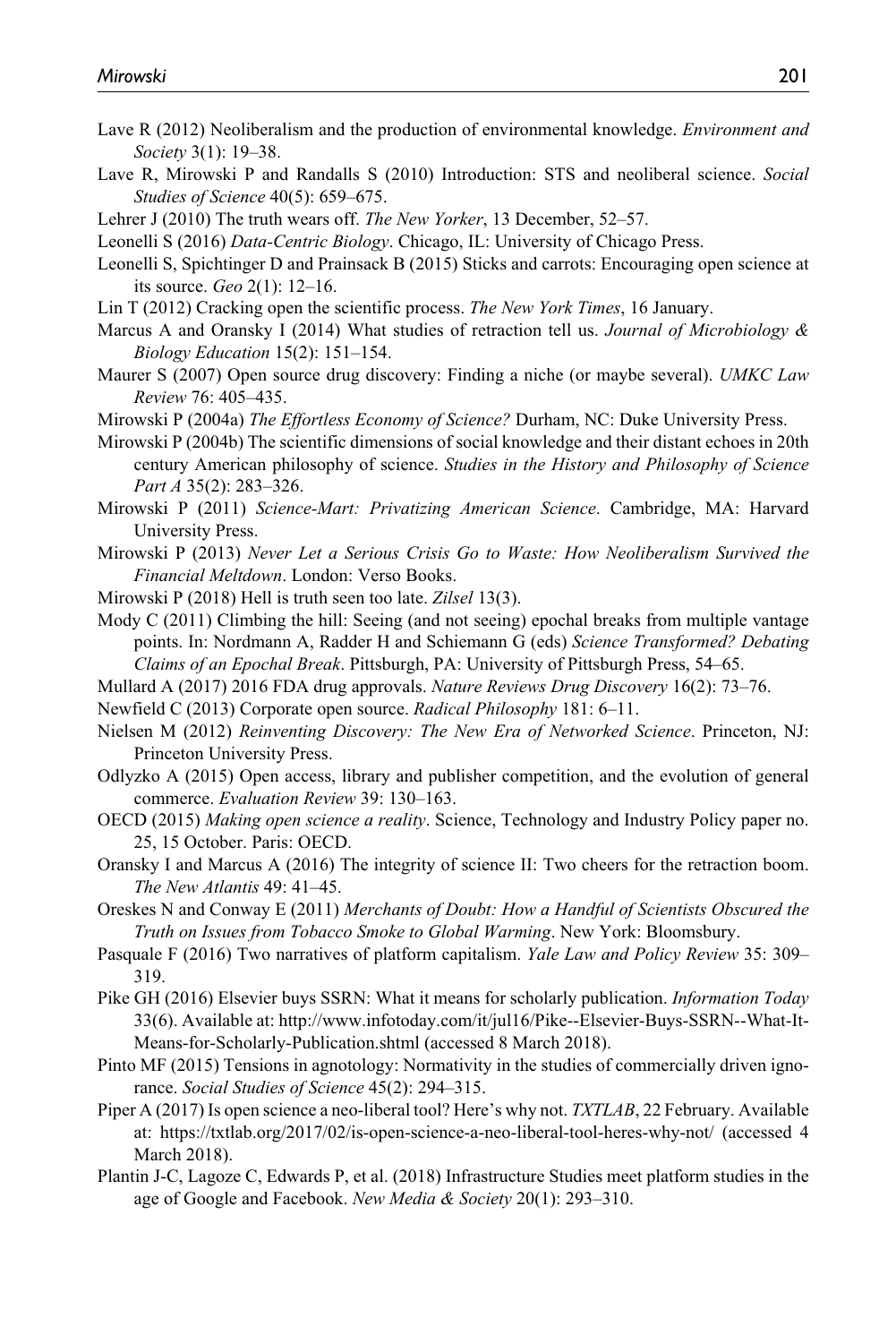- Prinz F, Schlange T and Asadullah K (2011) Believe it or not: How much can we rely on published data on potential drug targets? *Nature Reviews Drug Discovery* 10: 712.
- Ravindran S (2016) Getting credit for peer review. *Science*, 8 February. Available at: [http://www.](http://www.sciencemag.org/careers/2016/02/getting-credit-peer-review) [sciencemag.org/careers/2016/02/getting-credit-peer-review](http://www.sciencemag.org/careers/2016/02/getting-credit-peer-review) (accessed 4 March 2018).
- Reichman M and Simpson PB (2016) Open innovation in early drug discovery: Roadmaps and roadblocks. *Drug Discovery Today* 21(5): 779–788.
- Ritson S (2016) Crackpots and active researchers: The controversy over links between arXiv and the blogosphere. *Social Studies of Science* 46(4): 607–628.
- Robertson MN, Ylioja PM, Williamson AE, et al. (2014) Open source drug discovery A limited tutorial. *Parasitology* 141(1): 148–157.
- Royal Society (2012) *Science as an Open Enterprise*. London: Royal Society. Available at: [https://](https://royalsociety.org/~/media/Royal_Society_Content/policy/projects/sape/2012-06-20-SAOE.pdf) [royalsociety.org/~/media/Royal\\_Society\\_Content/policy/projects/sape/2012-06-20-SAOE.](https://royalsociety.org/~/media/Royal_Society_Content/policy/projects/sape/2012-06-20-SAOE.pdf) [pdf](https://royalsociety.org/~/media/Royal_Society_Content/policy/projects/sape/2012-06-20-SAOE.pdf) (accessed 1 March 2018).
- Sarewitz D (2016) Saving science. *The New Atlantis* 49: 5–40.
- Scannell J, Blanckley A, Boldon H, et al. (2012) Diagnosing the decline in pharmaceutical R&D efficiency. *Nature Reviews Drug Discovery* 11(3): 191–200.
- Sismondo S (2009) Ghosts in the machine: Publication planning in the medical sciences. *Social Studies of Science* 39(2): 171–198.
- Somers J (2018) The scientific paper is obsolete. *The Atlantic*. April 5.
- Srnicek N (2017) *Platform Capitalism*. Cambridge: Polity Press.
- Stilgoe J, Lock SJ and Wilsdon J (2014) Why should we promote public engagement with science? *Public Understanding of Science* 23(1): 4–15.
- Stokes B, Wike R and Carle J (2015) Global concern about climate change, broad support for limiting emissions. *Pew Research Center*. Available at: [http://www.pewglobal.org/2015/11/05/](http://www.pewglobal.org/2015/11/05/global-concern-about-climate-change-broad-support-for-limiting-emissions/) [global-concern-about-climate-change-broad-support-for-limiting-emissions/](http://www.pewglobal.org/2015/11/05/global-concern-about-climate-change-broad-support-for-limiting-emissions/) (accessed 8 March 2018).
- Strasser B and Edwards P (2015) *Open Access, Publishing, Commerce and Scientific Ethos: Report to the Swiss Science and Innovation Council*. Bern: Swiss Science and Innovation Council.
- Sudhof T (2016) Truth in science publishing. *PLoS Biology* 14(8): e1002547.
- Trask V and Lawrence R (2016) Towards an open science publishing platform. *F1000 Research* 5: 130.
- Tyfield D (2013) Transition to Science 2.0: Remoralizing the economy of science. *Spontaneous Generations* 7: 29–48.
- Tyfield D, Lave R, Randalls S, et al. (eds) (2017) *The Routledge Handbook of the Political Economy of Science*. London: Routledge.
- Van Noorden R (2017) Web of Science owner buys up booming peer-review platform. *Nature*. Epub ahead of print 1 June. DOI: 10.1038/nature.2017.22094.
- Vuorikari R and Punie Y (eds) (2015) *Analysis of Emerging Reputation and Funding Mechanisms in the Context of Open Science 2.0*. Luxembourg: European Union.
- Walz S and Deterding S (2015) *The Gameful World: Approaches, Issues, Applications*. Cambridge, MA: The MIT Press.
- Weinberger D (2012) *Too Big to Know: Rethinking Knowledge*. New York: Basic Books.
- Westbrook RB (1991) *John Dewey and American Democracy*. Ithaca, NY: Cornell University Press.
- Winsberg E, Huebner B and Kukla R (2014) Accountability and values in radically collaborative research. *Studies in History and Philosophy of Science Part A* 46: 16–23.
- Wright B and Boettinger S (2006) Open source in biotechnology: Open questions. *Innovations, Technology, Governance, Globalization* 1(4): 43–55.